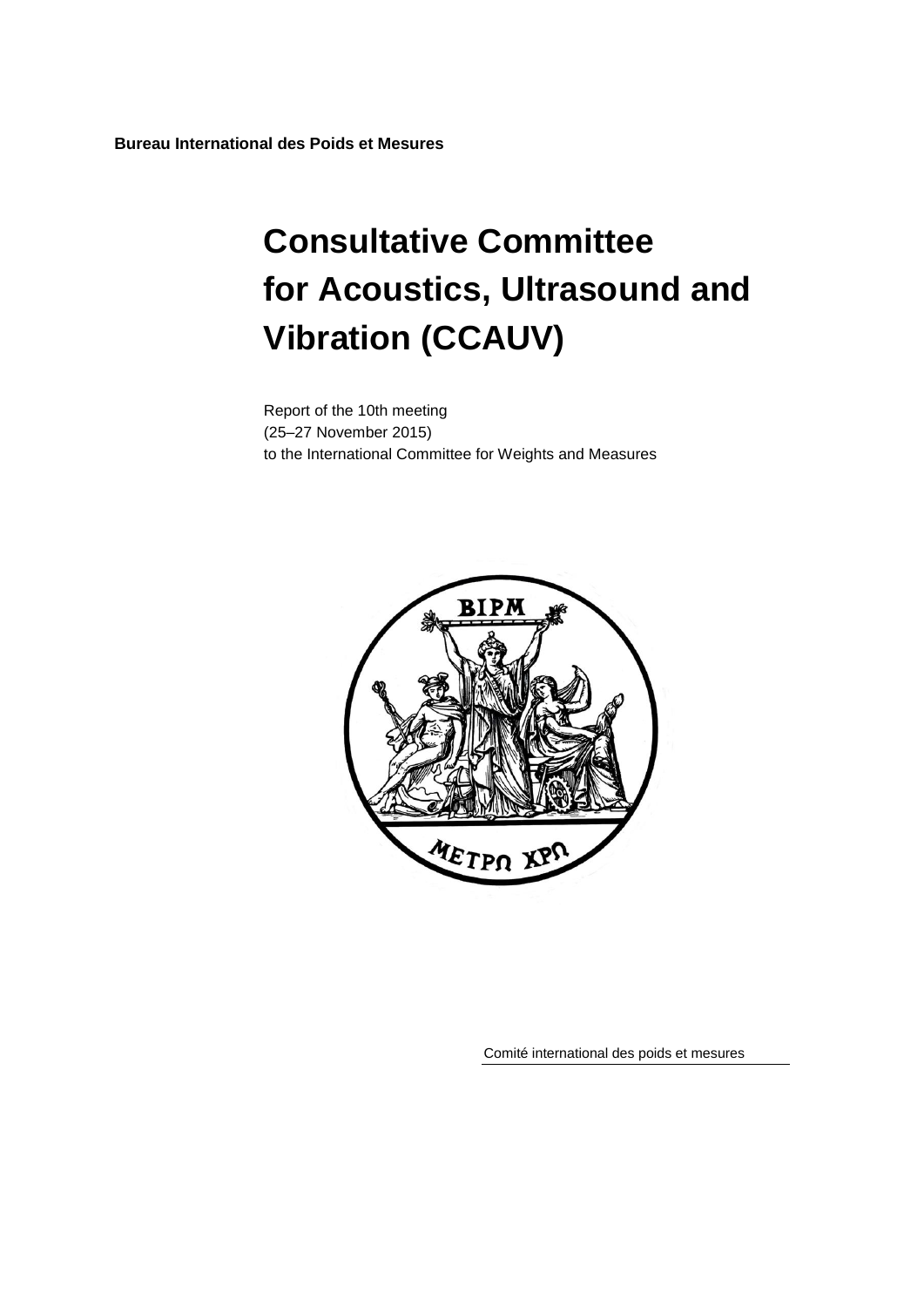Note:

Following a decision made by the International Committee for Weights and Measures at its 92nd meeting in October 2003, Reports of meetings of Consultative Committees will henceforth be published only on the BIPM website in the form presented here.

Full bilingual printed versions in French and English will no longer appear.

> M. Milton, Director BIPM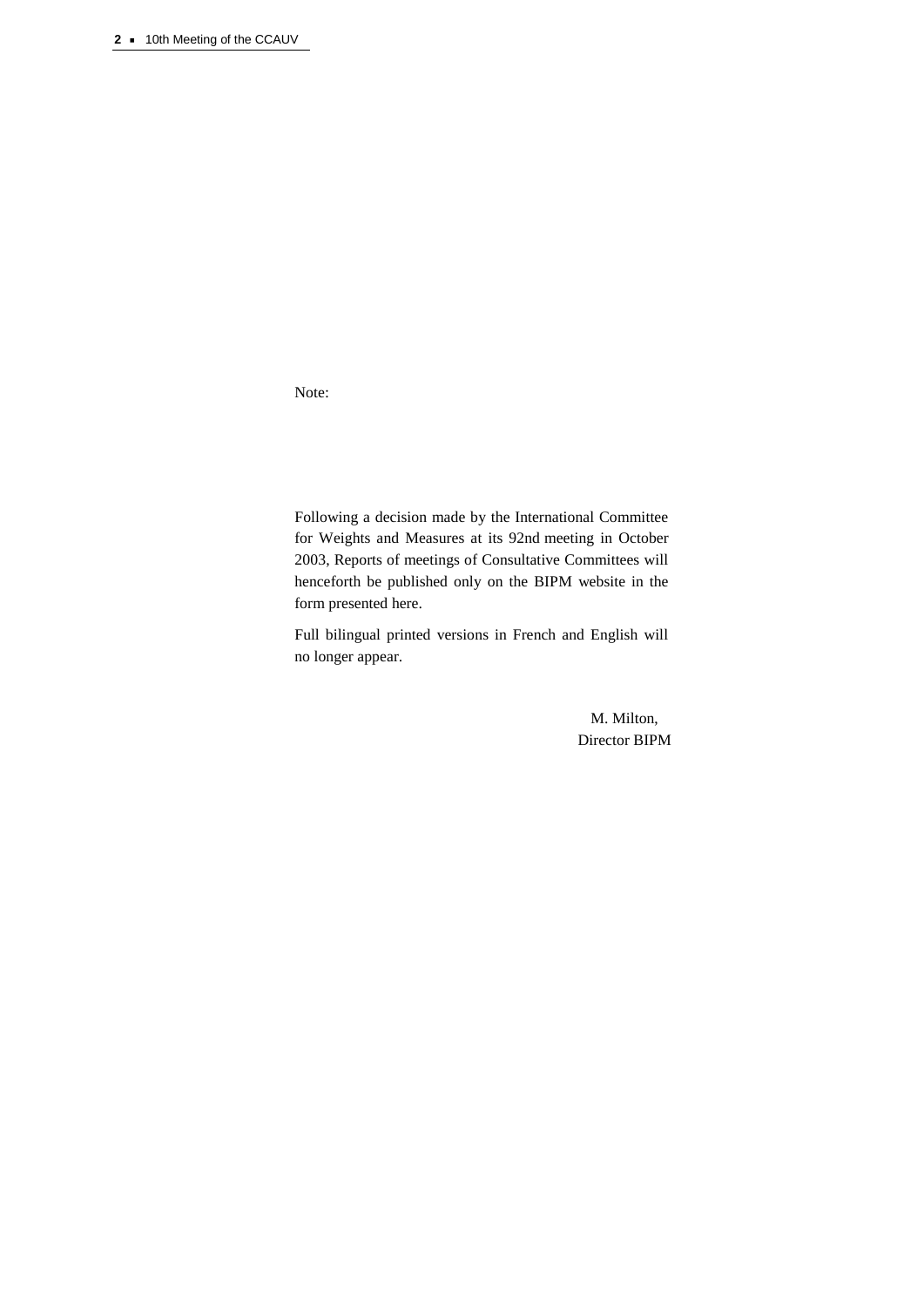# **LIST OF MEMBERS OF THE CONSULTATIVE COMMITTEE FOR ACOUSTICS, ULTRASOUND AND VIBRATION** as of 27 November 2015

#### **President**

Dr T. Usuda, member of the International Committee for Weights and Measures

#### **Executive Secretary**

Dr S. Picard, International Bureau of Weights and Measures [BIPM], Sèvres.

## **Members**

Central Office of Measures/Glówny Urzad Miar [GUM], Warsaw.

Centro Nacional de Metrología [CENAM], Querétaro.

D.I. Mendeleyev Institute for Metrology [VNIIM], St Petersburg.

Danish Institute of Fundamental Metrology [DFM], Danish Primary Laboratory for Acoustics [DPLA], Naerum.

Instituto Nacional de Metrologia, Normalizaçao e Qualidade Industrial [INMETRO], Rio de Janeiro.

Istituto Nazionale di Ricerca Metrologica [INRIM], Turin.

Korea Research Institute of Standards and Science [KRISS], Daejeon.

Laboratoire National de Métrologie et d'Essais [LNE], Paris.

National Institute of Metrology [NIM], Beijing.

National Institute of Standards and Technology [NIST], Gaithersburg.

National Measurement Institute of Australia [NMIA], Lindfield.

National Metrology Institute of Japan, National Institute of Advanced Industrial Science and Technology [NMIJ/AIST], Tsukuba.

National Metrology Institute of South Africa [NMISA], Pretoria.

National Metrology Institute of Turkey/Ulusal Metroloji Enstitüsü [UME], Gebze-Kocaeli.

National Physical Laboratory [NPL], Teddington.

National Research Council of Canada [NRC], Ottawa.

Physikalisch-Technische Bundesanstalt [PTB], Braunschweig.

The Director of the International Bureau of Weights and Measures [BIPM], Sèvres.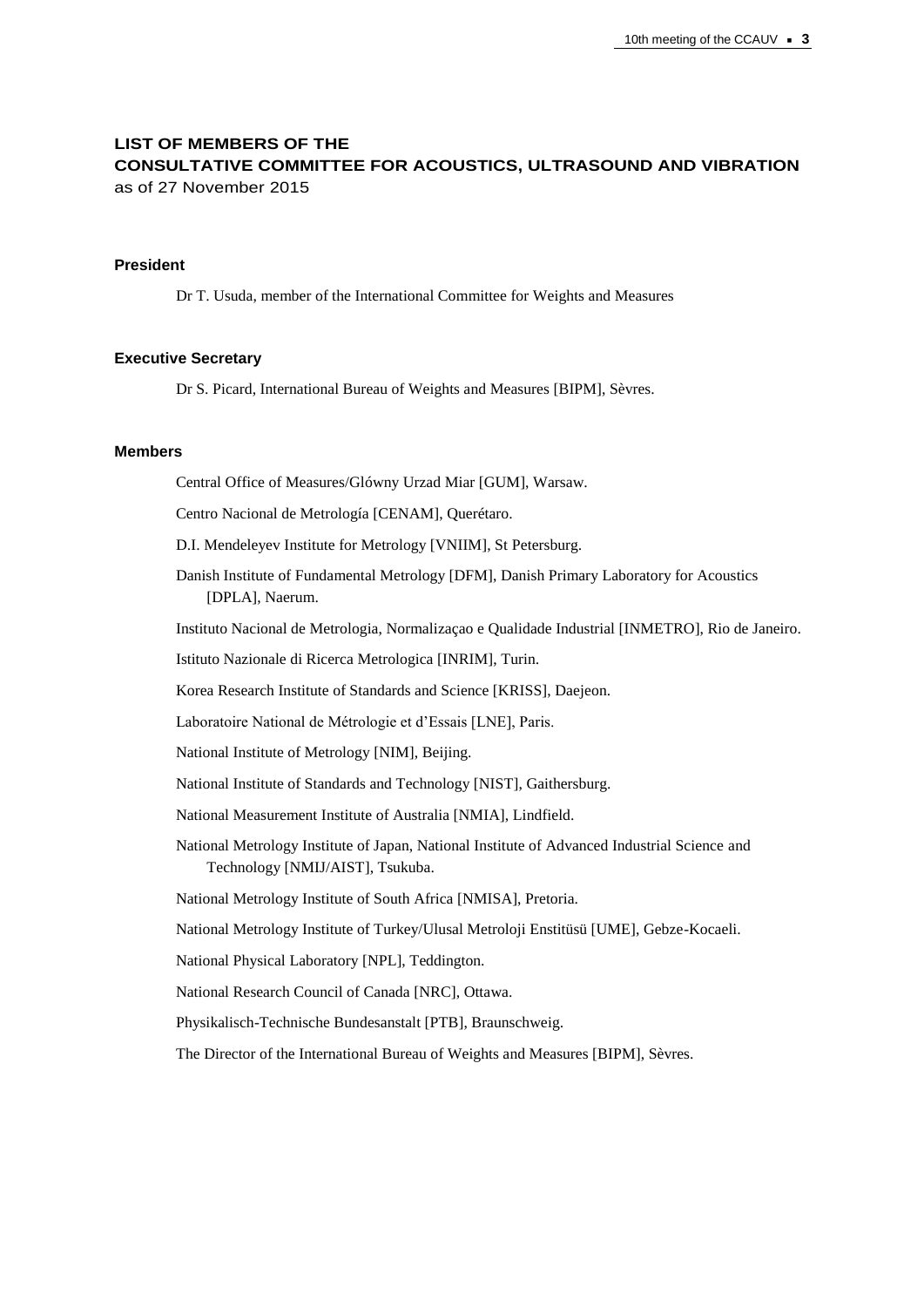**4 ·** 10th meeting of the CCAUV

#### **Observers**

Agency for Science, Technology and Research [A\*STAR], Singapore.

All-Russian Scientific Research Institute of Physical Technical Measurements, Rosstandart [VNIIFTRI], Moscow.

Bulgarian Institute of Metrology [BIM], Sofia.

Bundesamt für Eich- und Vermessungswesen [BEV], Vienna.

Centro Español de Metrología [CEM], Madrid.

Czech Metrological Institute/Český Metrologický Institut [CMI], Brno.

Federal Office of Metrology [METAS], Bern-Wabern.

Instituto Português da Qualidade [IPQ], Caparica.

Institutul National de Metrologie [INM], Bucharest.

International Electrotechnical Commission [IEC], Geneva.

International Organization for Standardization [ISO], Geneva.

Kenya Bureau of Standards [KEBS], Nairobi.

National Physical Laboratory of India [NPLI], New Delhi.

Slovenský Metrologický Ústav/Slovak Institute of Metrology [SMU], Bratislava.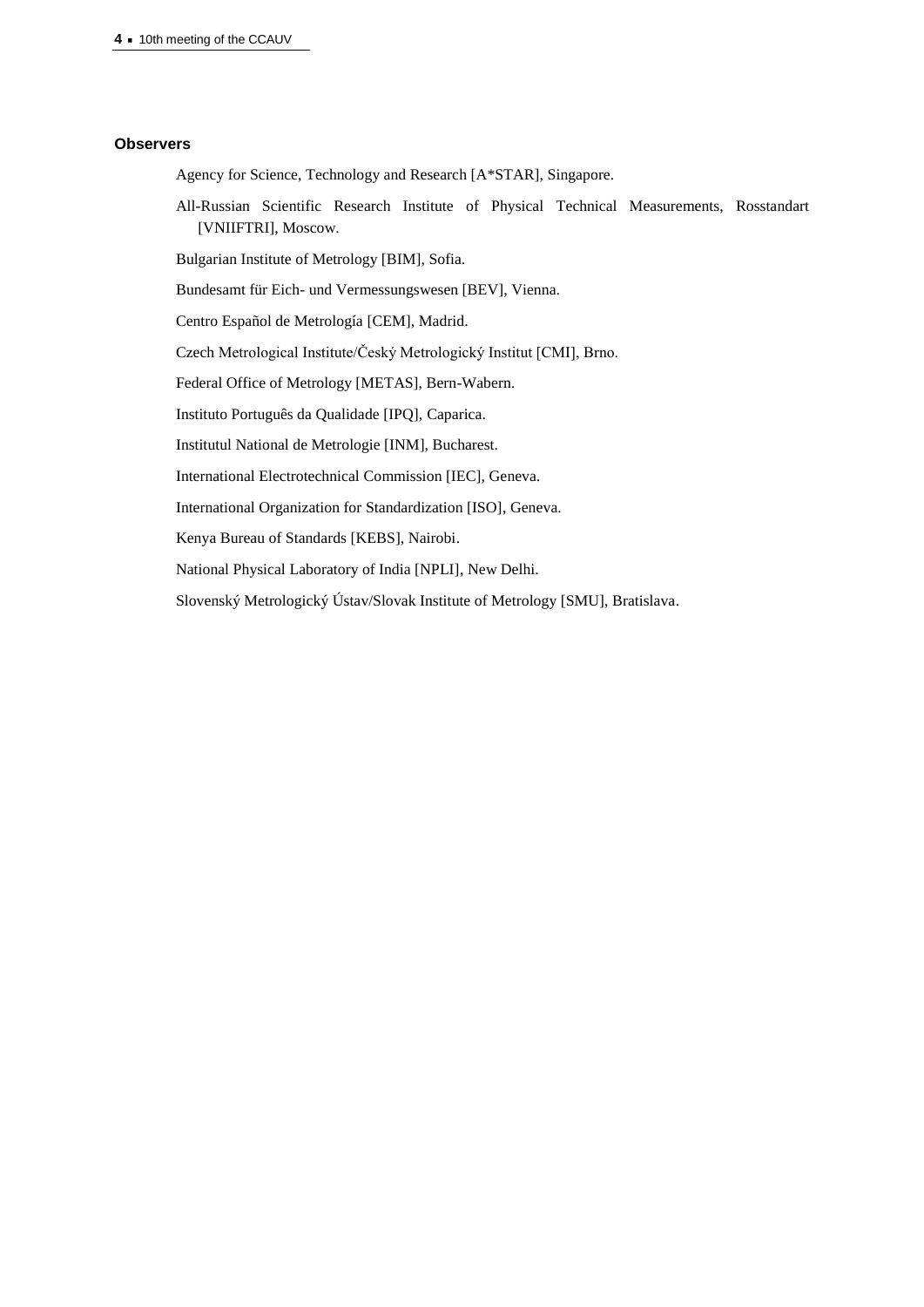## **1 OPENING OF THE MEETING**

The tenth meeting of the Consultative Committee for Acoustics, Ultrasound and Vibration (CCAUV) was held at the International Bureau of Weights and Measures (BIPM) in Sèvres from 25 to 27 November 2015.

The following were present:

R. Barham (NPL and EURAMET), S. Barrera-Figueroa (DFM), C. Bartoli (LNE), T. Bruns (PTB), W.-H. Cho (KRISS), S. Crocker (NIST), D. Dobrowolska (GUM), S. Dowson (NPL/IEC), G. Durando (INRIM), J.-N. Durocher (LNE), J.S. Echeverría-Villagómez (CENAM), V. Evora (NIST), M. Gaitan (NIST), C. Guglielmone (INRIM), R. Horiuchi (NMIJ/AIST), Y.-T. Kim (KRISS), C. Koch (PTB), J. Kolasa (GUM), H.S. Kwon (KRISS), M.J.T. Milton (Director of the BIPM), R. Nel (NMISA and AFRIMETS), H. Nozato (NMIJ/AIST), G. Ripper (INMETRO), S Robinson (NPL), D. Rodrigues (LNE), E. Sadıkoğlu (UME), E. Sandermann Olsen (BKSV-DPLA), A. Schiavi (INRIM), G. Silva-Pineda (CENAM and SIM), Q. Sun (NIM), T. Usuda (President of the CCAUV), C. Veldman (NMISA), L. Wu (NRC), P. Yang (NIM), A. Yankovsky (VNIIM), B. Zeqiri (NPL).

Observers: S. Cui (A\*STAR), A. Enyakov (VNIIFTRI and COOMET), I. Godinho (IPQ), C. Hof (METAS), A.E. Isaev (VNIIFTRI), E. Lumnitzer (SMU, absent), A. Maina (KEBS), M. Nieves Medina (CEM), A. Nikolaenko (VNIIFTRI), P. Rosenkranz (BEV).

Guests: Y.-C. Huang (CMS/ITRI and APMP).

Also present: J. Miles (BIPM), D. Olson (Executive Secretary of the JCRB, NIST/BIPM), G. Panfilo (Incoming Executive Secretary of the CCAUV/BIPM), S. Picard (Outgoing Executive Secretary of the CCAUV/BIPM).

Excused: V. Pozdeeva (BelGIM and COOMET), T.R. Licht (BKSV-DPLA), L. Dickinson (NMIA).

## **2 WELCOME BY THE PRESIDENT**

The President, Dr Usuda, welcomed the members to the meeting.

## **3 PRESENTATIONS OF SELECTED SCIENTIFIC TOPICS**

A special seminar was held at the start of the meeting to celebrate the tenth meeting of the Consultative Committee for Acoustics, Ultrasound and Vibration. This technical session took place before commencing with the agenda for the 10th meeting of the CCAUV, and included a series of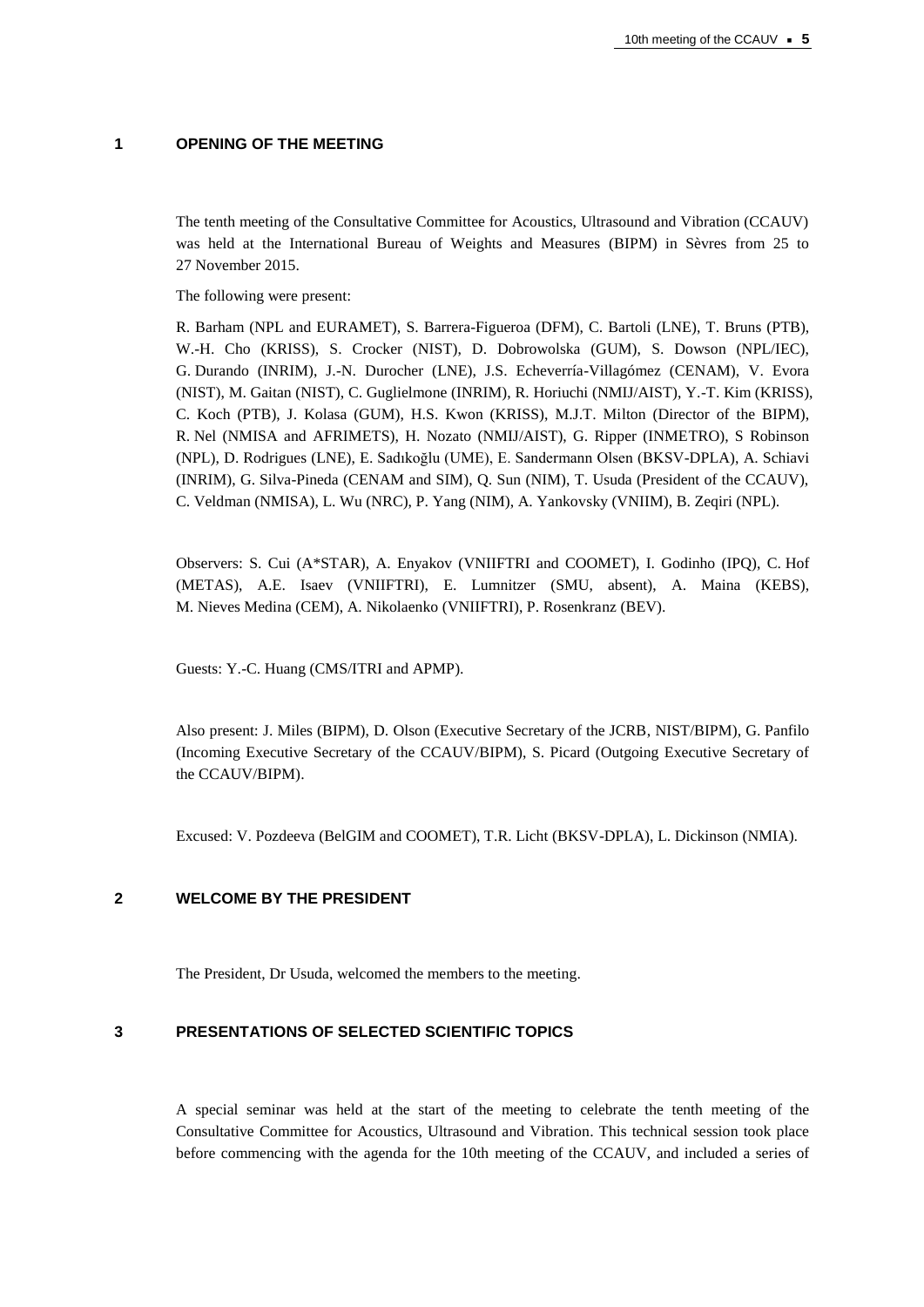short presentations with selected topical themes. A copy of each presentation is available on the [CCAUV website.](https://www.bipm.org/cc/CCAUV/Restricted/10/Workshop_Programme_2015_v6.pdf) The presentations were as follows:

- *Introduction: The footsteps from the first to 10th CCAUV meetings and the future activities.* Takashi Usuda, CCAUV President, NMIJ (Japan). Document CCAUV/15-40.
- *Pressure calibration of microphones using calculable pistonphones.* Richard Barham, NPL (UK). Document CCAUV/15-42.
- *Heat conduction correction in reciprocity calibration of microphones, ambiguities and recent findings.*

Erling Sandermann Olsen, BKSV (Denmark). Document CCAUV/15-41.

 *Using the water tank transfer function to suppress the reverb distortion of signal during calibration of underwater receiver.*

A.E. Isaev, FSUE VNIIFTRI (Russia). Document CCAUV/15-43.

- *Characteristics of Sounds Emitted During High Resolution Marine Geophysical Surveys.* Steven E. Crocker, NIST-USRD (USA). Document CCAUV/15-44.
- *Investigation of equivalency between dynamic and static acceleration calibrations.* Hideaki Nozato, NMIJ (Japan). Document CCAUV/15-45.
- *Report on Recent Research Activities of KRISS.*

Wan-Ho Cho, KRISS (Republic of Korea). Document CCAUV/15-46.

*Environmental conditions during key comparison transportation.*

Julian Haller and Christian Koch, PTB (Germany). Document CCAUV/15-47.

## **4 WELCOME BY THE BIPM DIRECTOR**

The Director of the BIPM, Dr Milton, welcomed the delegates to the 10th meeting of the CCAUV. He also welcomed Dr Usuda, the new President of the CCAUV, and thanked the departing Executive Secretary, Dr Picard, who is taking over responsibility for the KCDB. The new Executive Secretary of the CCAUV will be Dr Panfilo.

Dr Milton updated the meeting on new developments in the CIPM and BIPM.

There are seven new members of the CIPM and new Presidents have been appointed to several Consultative Committees, including the CCAUV. Revision of the CIPM MRA is under way and is on the agenda later in the meeting.

A new RMO has been established and provisionally recognised. GULFMET brings together the National Metrology Institutes (NMIs) of the United Arab Emirates, Kingdom of Bahrain, Kingdom of Saudi Arabia, Sultanate of Oman, State of Qatar, State of Kuwait and the Republic of Yemen.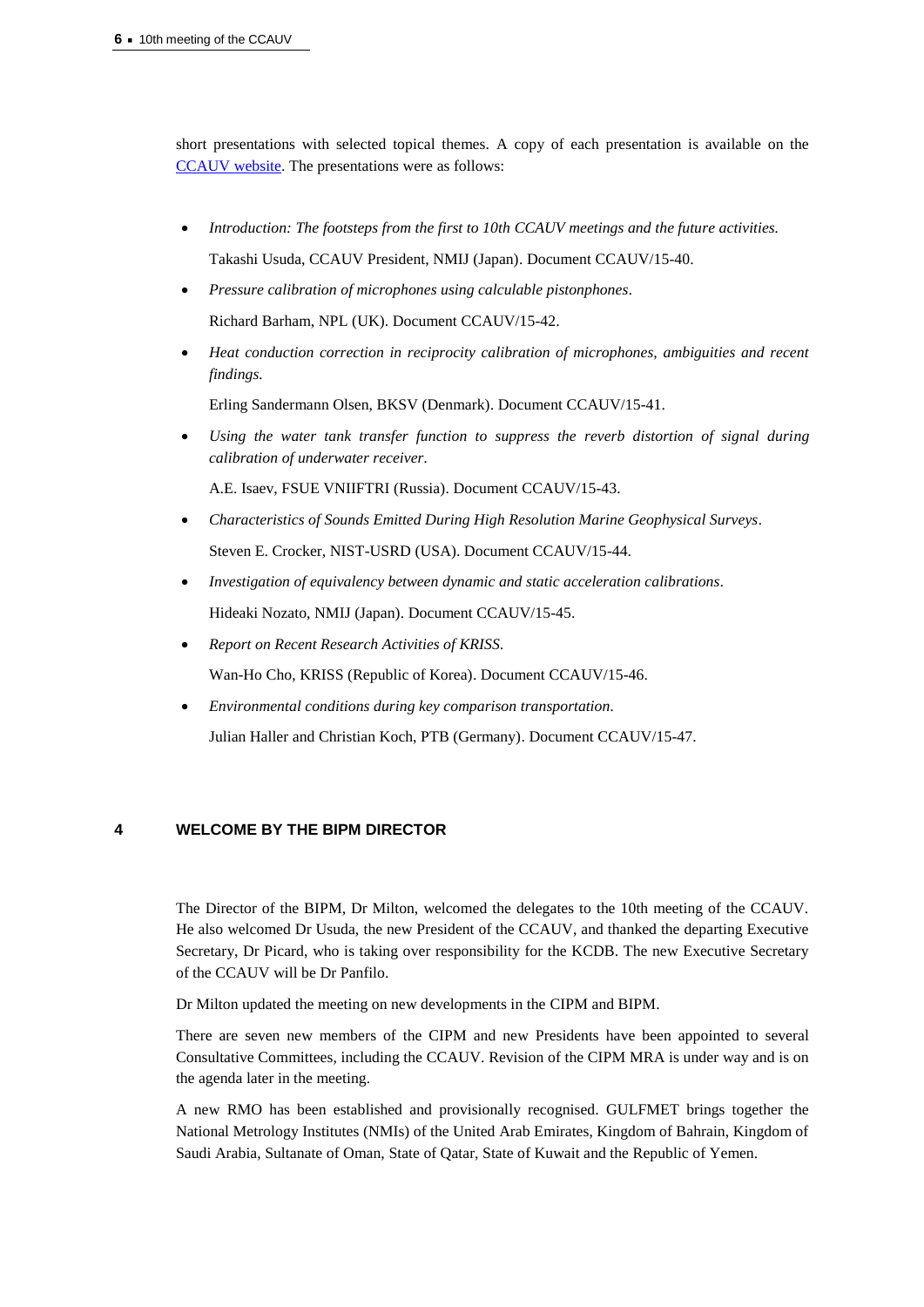Dr Milton noted that the theme for World Metrology Day 2015 was the "international year of light", and that the theme in 2016 will be "metrology in a dynamic world".

The BIPM is undertaking a significant amount of work to improve its website. CCAUV members were encouraged to seek detailed information about the activities of the BIPM from this source.

There has been a proposal for the BIPM to expand its work to provide assistance to Member States and Associates with emerging metrology systems. This involves the BIPM Capacity Building and Knowledge Transfer Programme (CB&KT), which will provide training in international metrology for individual NMI staff, NMIs and RMOs to increase their understanding and capability with regard to engagement in the world metrology system, with the aim of strengthening the capacity of the international metrology community to operate the world-wide measurement system on an equitable cost-shared basis. There is a project within the CB&KT for "Metrology for Safe Food and Feed in Developing Economies".

Finally, plans for the revised SI to be implemented in 2018 are making progress. It is anticipated that the revisions will be adopted at the 26th CGPM in November 2018. Measurements of the Planck and Boltzmann constants are now sufficiently accurate to advance the process towards the revised SI.

## **5 APPOINTMENT OF A RAPPORTEUR**

Dr Barham and Mr Robinson from NPL were proposed as the Rapporteurs. This was approved by the meeting.

## **6 APPROVAL OF THE AGENDA**

Dr Usuda suggested adding an extra item to the agenda in section 9 on the revised SI Brochure. The agenda was approved with the extra item added.

#### **7 REPORT OF THE 9TH MEETING OF CCAUV, 2013**

The essential [actions and decisions](https://www.bipm.org/cc/CCAUV/Allowed/Summary_reports/CCAUV-9_actions_and_decisions_Final_REV.pdf) arising from the 9th meeting of the CCAUV 2013 are summarized below. Dr Picard went through these for the benefit of the meeting. All actions and decisions had been completed.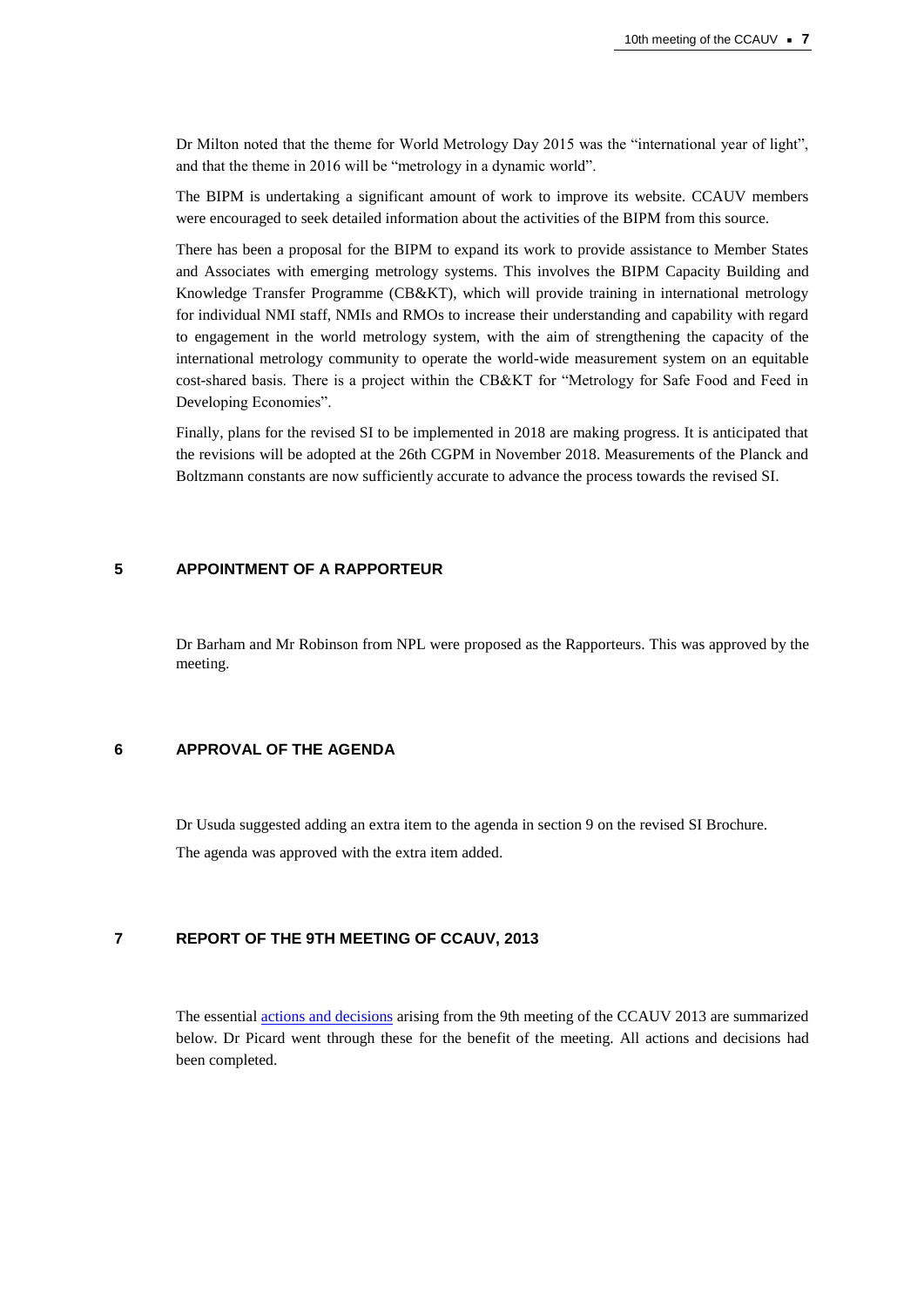| <b>Actions</b>   |                                                                                                                                                                                                                                                                                                            |
|------------------|------------------------------------------------------------------------------------------------------------------------------------------------------------------------------------------------------------------------------------------------------------------------------------------------------------|
| CCAUV9/A1        | To provide contributions for a poster on the CCAUV to be presented at the next<br>CGPM in November 2014, including photographs, drawings, examples of impact,<br>or other material.                                                                                                                        |
| CCAUV9/A2        | The KCWG and the SPWG will continue working as two separate working<br>groups. An occasion for a joint meeting should be managed and good<br>communication between both groups should be encouraged and ensured.                                                                                           |
| CCAUV9/A3        | Terms of Reference on a review of the CIPM MRA are expected to be drafted by<br>the CIPM at the end of 2013. Once issued, these will be communicated to the<br>CCAUV for comments and discussion.                                                                                                          |
| <b>Decisions</b> |                                                                                                                                                                                                                                                                                                            |
| CCAUV9/D1        | The explicit calculation of bilateral Degrees of Equivalence (DoE) in future Key<br>Comparison reports is, from now on, voluntary. However, it is mandatory to give<br>the equations and other necessary information so that the bilateral DoEs may be<br>calculated. This also holds for RMO comparisons. |

- CCAUV9/D2 Thomas Bruns stepped down as the chairman of the Key Comparison Working Group (KCWG). Gustavo Ripper will now chair the KCWG.
- CCAUV9/D3 The Draft B report of CCAUV.A-K5 should present data in the traditional way by giving discrete data. The method of using reference curves will be discussed within the community on a broader basis.
- CCAUV9/D4 The Final report of CCAUV.U-K3 is awaiting approval from the KCWG. It will be sent to the CCAUV for formal approval before the 28 November 2013.
- CCAUV9/D5 The INRIM is volunteering as the second linking participant for the planned CCAUV.U-K3.1 comparison.
- CCAUV9/D6 The commencement of key comparison (KC) CCAUV.V-K3 was formally agreed.
- CCAUV9/D7 The commencement of KC CCAUV.U-K4 was formally agreed.
- CCAUV9/D8 The preparation of KC CCAUV.W-K2 was agreed. A questionnaire will be sent to potential participants during 2014.
- CCAUV9/D9 The CCAUV supports observer status at the CCAUV to the Kenyan Bureau of Standards (KEBS), and a recommendation will be addressed to the CIPM before the end of 2013.
- CCAUV9/D10 The next meeting of the CCAUV is provisionally scheduled for October 2015.

Dr Picard noted that the report of the 9th meeting of the CCAUV, held in 2013, had been circulated to CCAUV. There being no further comments, the report was confirmed and Dr Picard thanked Dr Koch and Dr Scott for their efforts as Rapporteurs for the last meeting.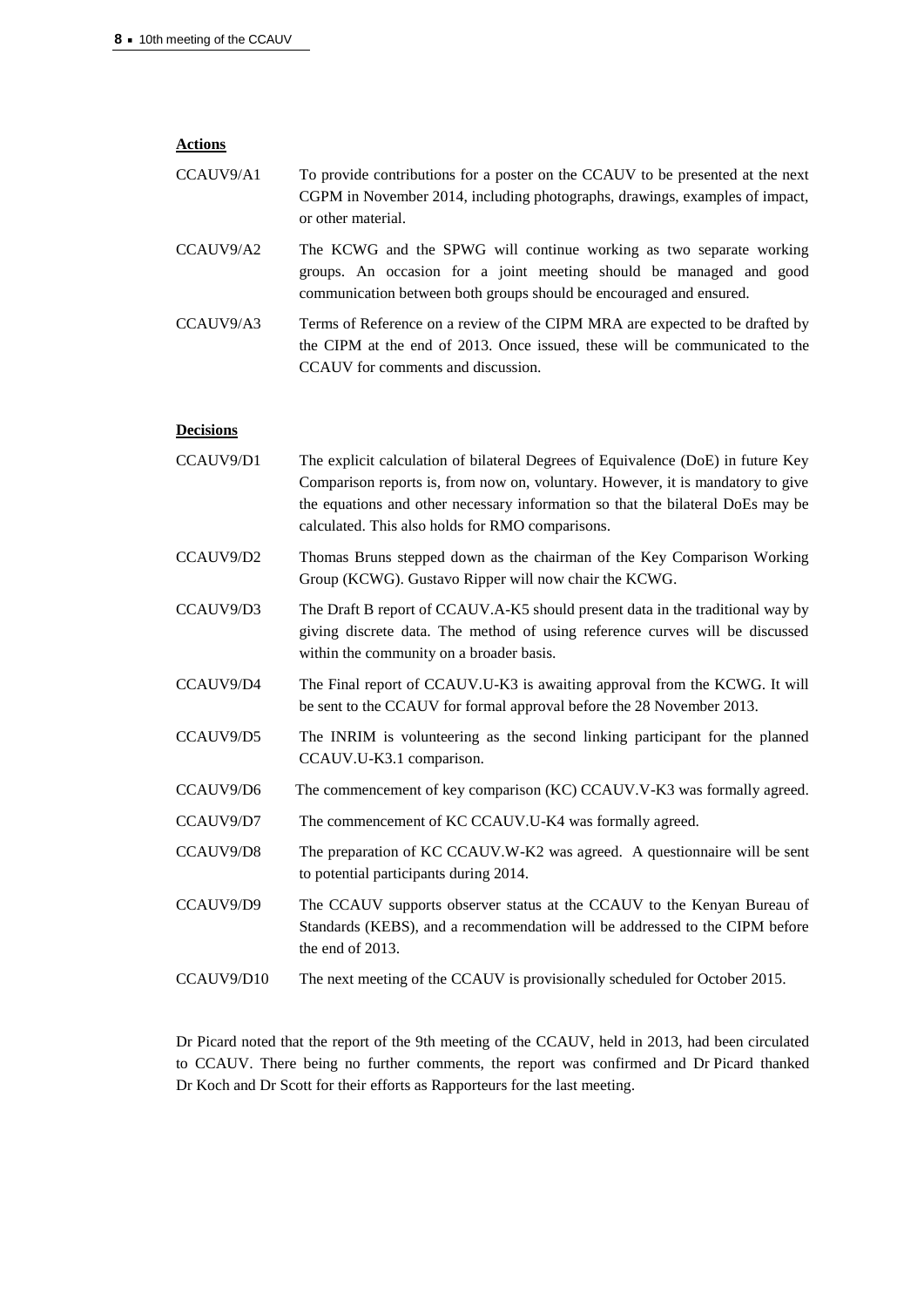#### **8 CIPM MRA REVISION**

#### **8.1 Feedback from NMI Directors Meeting of October 2015**

Dr Usuda pointed out that the material submitted during the CIPM MRA review is available on the BIPM website, including material from other CCs. The MRA workshop took place on 13–14 October 2015. Dr Usuda provided a short review of the operation and implementation of the MRA. The MRA participants include institutes from 57 Member States and 40 Associates. As of 5 October 2015, there were 1 356 comparisons in the KCDB (918 key comparisons, and 438 supplementary comparisons). More than 24 000 CMC entries are registered, with EURAMET having the largest number of CMCs. A total of 54 % of key comparisons are in the fields of electromagnetism, ionizing radiation and chemistry (and 59 % of CMCs). The totals for AUV are not that high compared to other CCs. The rate of growth of comparisons and CMCs is constant or slightly decreasing. The piloting of comparisons is shared reasonably evenly between the RMOs.

## **8.2 CCAUV implications**

Dr Usuda raised the discussion points generated by the MRA review that were relevant to the CCAUV:

- More effective management of KCs;
- Better visibility of services supported by CMCs;
- More efficient review process for CMCs;
- Support for States with developing metrology systems;
- Governance changes to the MRA through the JCRB and CIPM to enable more effective and timely operation.

Dr Usuda requested comments from the CCAUV, and a discussion ensued. Dr Bruns raised the issue of more even distribution of pilot laboratory responsibility. Although in general this is good development, it must not be allowed to degrade uncertainty and performance.

The issue of resourcing of KCs was raised and the accuracy of the high resourcing values that had been quoted for CCAUV.A-K3 (for pressure calibration of laboratory standard microphones type LS2P) was questioned. However, it was agreed that in general the CCAUV does not expend excessive resources compared to other CCs. Dr Milton said that a study has been made of the resourcing spent on KCs: this shows a wide variation but also that piloting does not in general take as long as perceived.

Regarding visibility of services, Dr Gaitan stated that NIST has carried out a survey of customers in the area of acceleration and vibration. Many customers require traceability for legal or regulatory reasons. The general view of the meeting was that although traceability to national (or international) standards is reasonably well understood and valued, the underpinning work to support the CIPM MRA and mutual equivalence is less well understood and valued. In particular, it was felt that accredited laboratories do not always appreciate the significance of the MRA and more education may be required. This could be done though the International Laboratory Accreditation Cooperation (ILAC) where traceability is requested, but the need for the national standards (from which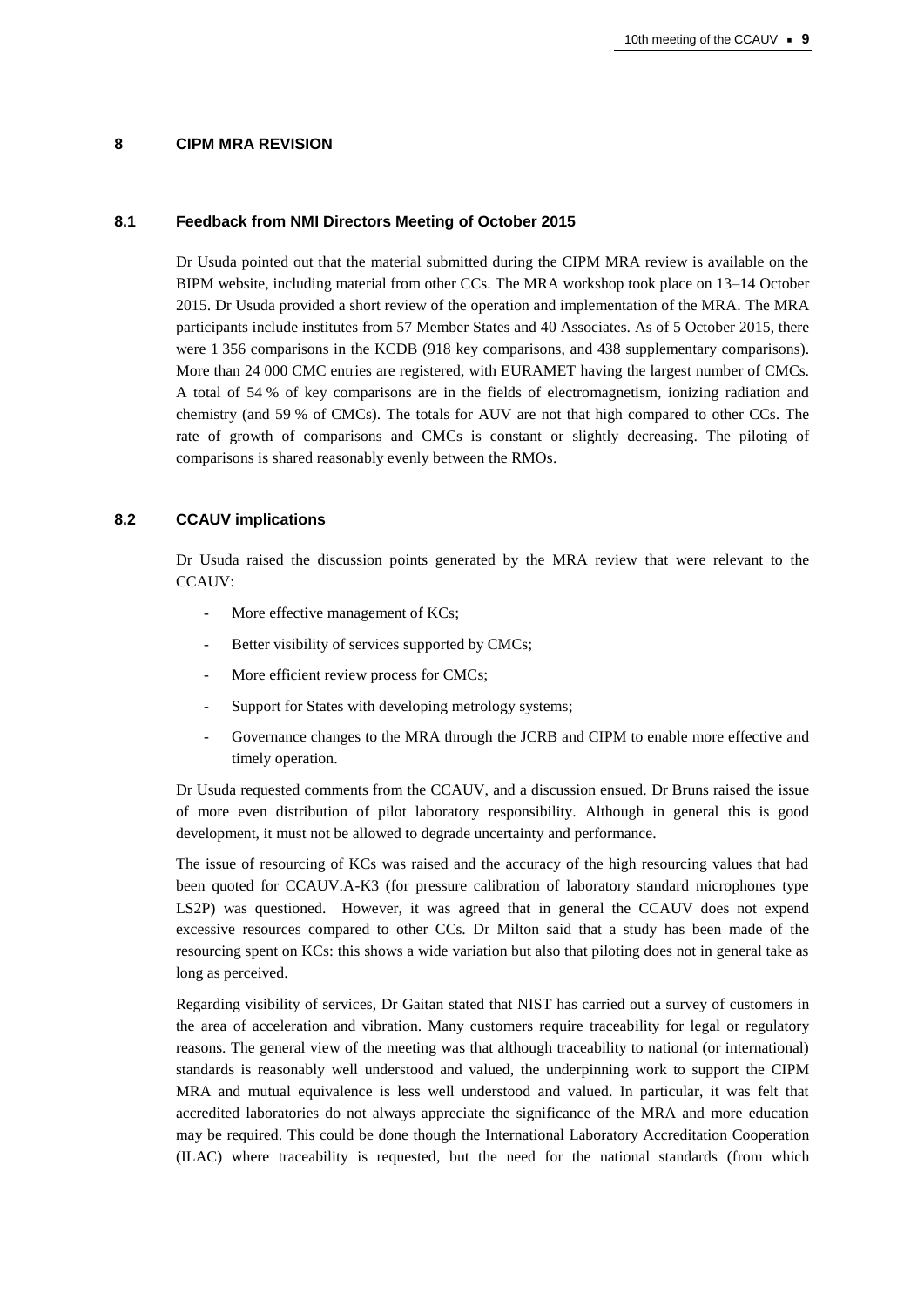traceability is drawn) to be underpinned by the MRA (and CMCs and KCs) is a message that is not reinforced.

Dr Usuda requested that CCAUV members send him their opinions for consideration before the meeting of the 'Working Group on the Implementation and Operation of the CIPM MRA' to be held in March 2016. He will circulate a questionnaire to members.

Later in the meeting (Friday morning), Dr Usuda presented a draft questionnaire to the meeting. Key questions are concerned with which stakeholders value the CIPM MRA and refer to it. The questionnaire requests NMIs to obtain feedback from stakeholders, and seeks opinions on how to extend dialogue with important stakeholders, and how to reduce the workload caused by the CIPM MRA.

Dr Usuda will circulate and ask for feedback by the end of January 2016. NMIs will make suggestions for stakeholder engagement in their replies to the questionnaire before the deadline.

Some delegates expressed concern that the underpinning work and infrastructure of the MRA is not always visible to end users and some stakeholders may appreciate the value of having the metrology infrastructure in place without wanting or needing to know about the details. However, Dr Usuda pointed out that the CCAUV must make efforts to increase stakeholder engagement.

Suggestions for stakeholders that could be approached were industrial groups, regulators, standards bodies, accredited laboratories and ILAC.

## **8.3 KCDB revisions**

Dr Picard reported on KCDB entries and the number of KCs and CMCs. The number of KCs is gradually increasing and CMC numbers are stable.

The KCDB is to be revised, based on input from the CCs. Suggestions include better search capability with a more flexible system and an improved graphic user interface (GUI). If a minimum investment is made, this would involve just a modest change to the GUI of the existing system. A more radical approach is to modernize the software with an improved web platform which could save time, avoid errors and improve data integrity. Options/benefits might include remote hosting, better web visibility, open data smartphone and tablet applications.

The 'Working Group on the Implementation and Operation of the CIPM MRA' meets in March 2016 and the deadline is to have outline Terms of Reference for the CIPM MRA by October/November 2016. Comments from CCAUV members are welcome.

#### **9 REVISION OF THE GUM**

Since Dr Harris (NPL) reported on the GUM revision at the last CCAUV, the first committee draft (CD) version was circulated and received more than 1000 comments. These will be considered by the JCRB, and in the meantime, the current GUM continues to be valid.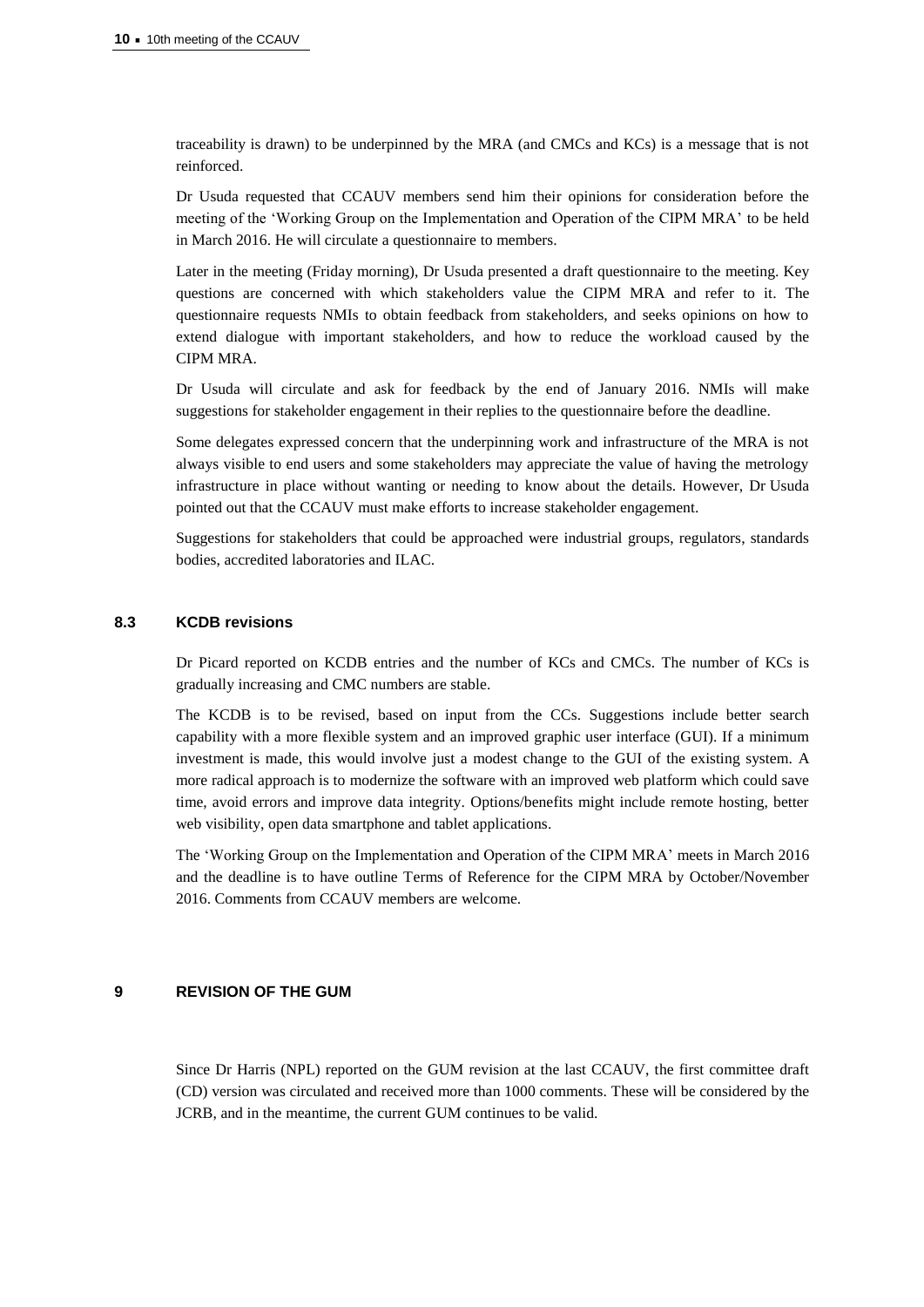#### **9.1 SI Brochure update**

This is currently under revision. No changes are planned to the description of decibel or neper (relevant to AUV). All NMIs will get an opportunity to comment on the new version.

## **10 REPORT FROM THE WORKING GROUP ON STRATEGIC PLANNING (CCAUV-SPWG)**

Dr Gaitan reported on the meeting of the SPWG which was held on 24 November 2015. At the meeting, there were presentations by Mr Barham (Airborne Acoustics), Dr Gaitan (Vibration), Dr Zeqiri (Ultrasound) and Mr Robinson (Underwater Acoustics).

Regarding growing issues and drivers of future work, for airborne sound, these included airborne ultrasound (its measurement and concerns about public exposure). Technical developments include optical methods for acoustics and new heat conduction corrections for low-frequency coupler calibrations.

The drivers of future metrology needs in the field of ultrasound include HIFU/HITU therapy, quantitative imaging, ultrasound elastography and the need for standards to cover applications at ever higher frequencies.

Drivers in vibration metrology include: extending the range of sinusoidal frequency calibration (50 kHz) to include phase; MEMS which use gravimetric-based measurements; new optical-based self-calibrating transducers; how to interface with dynamic pressure and force; and how to provide standards for high accelerations for the measurement of shock.

In underwater acoustics: drivers from regulation are increasing demand for absolute measurements, but traceability is weak at low frequencies  $(20 \text{ Hz} - 1 \text{ kHz})$  whereas demand is highest. This highlights the need for a low-frequency key comparison in the next five years. Optical methods will become more commonly adopted for high frequencies, and new measurands such as sound-particle velocity will be required.

Dr Usuda raised the issue of the ToR for the SPWG, which had been discussed at the SPWG meeting (CCAUV/15-24). No major changes were made at the meeting, but Dr Usuda suggested that the last item (materials metrology) be deleted.

A discussion of membership criteria took place. Some modifications were suggested, but the SPWG membership will continue to be listed in terms of institutions rather than individuals.

A written report is available on the CCAUV webpages (CCAUV/15-29).

## **11 REPORT FROM THE WORKING GROUP ON KEY COMPARISONS (CCAUV-KCWG)**

Dr Ripper reported on the meeting of the KCWG, which was held on 24 November 2015.

The guidelines for membership and ToR were reviewed in the meeting. Dr Ripper showed a list of current members; there are no current members with expertise in ultrasound or underwater acoustics, but extra experts are co-opted as a "Review Board" to act in this capacity.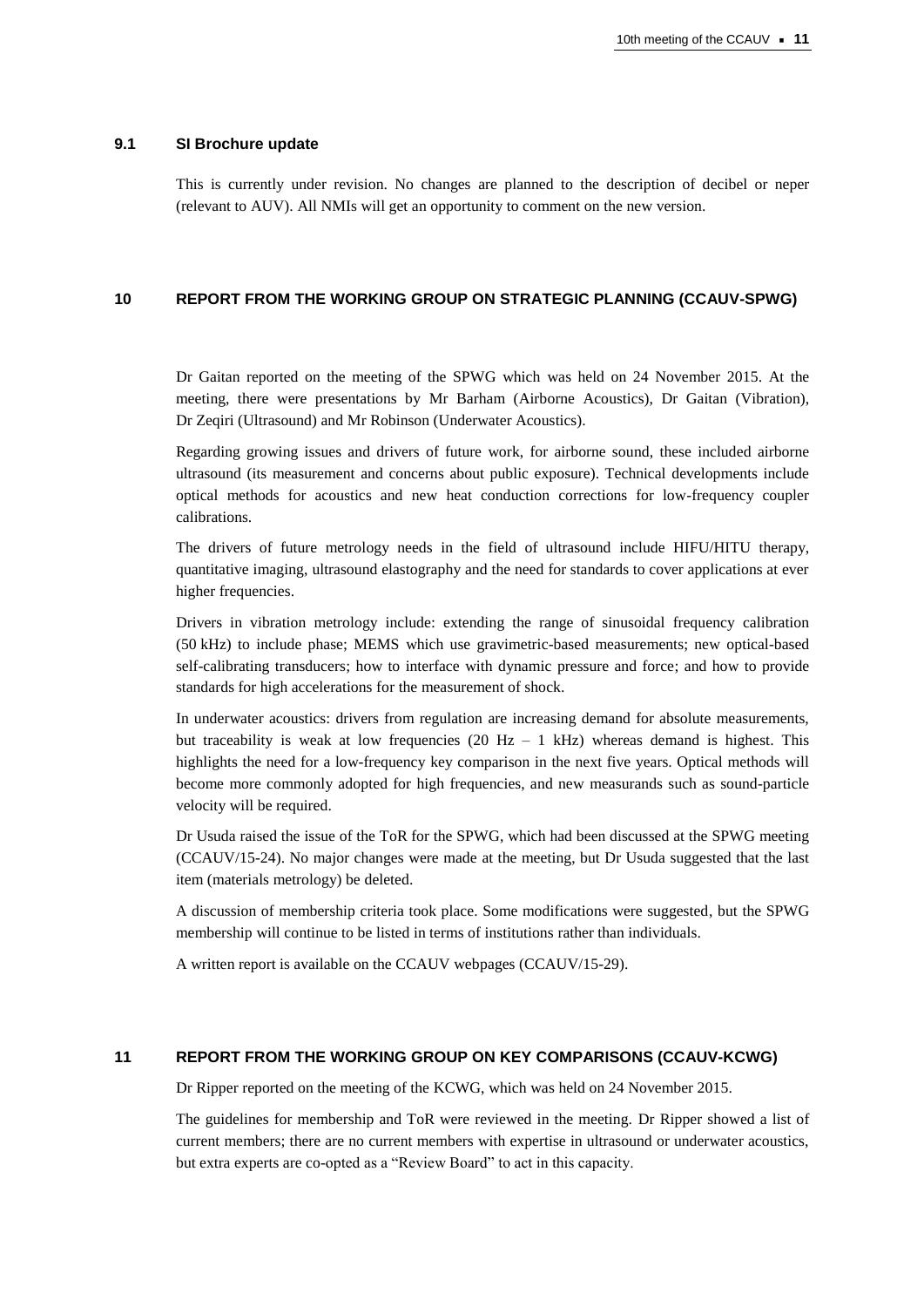Tasks of the KCWG include:

- Identify the need and feasibility of CCAUV key comparisons and supplementary comparisons
- Review (and approve) technical protocols for all comparisons that are intended to be used for the subsequent support of CMC claims (CIPM-KC, RMO-KC, Suppl.)
- Give advice on the analysis of KCs, calculation of KC-RVs, Linking procedures
- Review and comment on Draft B reports prior to submission and approval by the CCAUV
- Provide input to the SPWG on matters of KCs
- Give advice in cases of disagreement during comparisons.

In the last two years, four key comparisons were published in *Metrologia* and seven RMO comparisons were published. Four CCAUV KCs, eleven RMO comparisons and two pilot studies are currently in progress.

The work of the WG is efficient: a Technical Protocol takes two weeks for approval and a Draft B report takes 4 weeks. Authorship of Draft B reports will now include representatives of all participants.

There have been examples where comparisons have seen a change of status. **EURAMET.AUV.V-S1** has moved from a supplementary comparison to a pilot study. Three SCs have been upgraded to KCs.

Three low-frequency vibration comparisons will be linked to [CCAUV.V-K3.](http://kcdb.bipm.org/appendixB/KCDB_ApB_info.asp?cmp_idy=1356&cmp_cod=CCAUV.V-K3&prov=exalead)

There are a number of RMO comparisons that are a mixture of supplementary and key comparisons; the solution is to identify in the Technical Protocol what part of the comparison will be the key comparison, to which CIPM key comparison part it will be linked, and by which participants.

Consequences of the CIPM MRA revision:

- Naming of comparisons repeat comparisons should be indicated by date in the name, although the CCAUV will not change its naming policy immediately.
- Validity a decision on how long a KC is valid has been postponed for further consideration.
- Archives transfer older KCs to the archive on the KCDB.
- Uncertainty budgets of participants should include all influences in their own budgets including influences of the device under test (e.g. from environmental variation).
- Better guidance provided on how to deal with correlation and MOCS (MOst Consistent Subset) and non-MOCS (outliers) in the KC analysis.
- Linking RMO KCs must be linked to CCAUV KC best to use two links.

The status of non-DI participation in comparisons was discussed. In general, it is a national decision. This may be acceptable for when a participating institute wants to become a DI, but still needs national support. It would be unlikely to be regarded as acceptable if the institute is not interested in fulfilling the responsibilities of a DI (providing traceable standards, etc.). Dr Milton stated that it is difficult to have rigid rules because there are CCs where the participation of non-NMI/DIs is allowed because of the high capability of the institute in question.

The use of templates and tools (spreadsheets) will be considered for harmonization of procedures for analysis and reporting.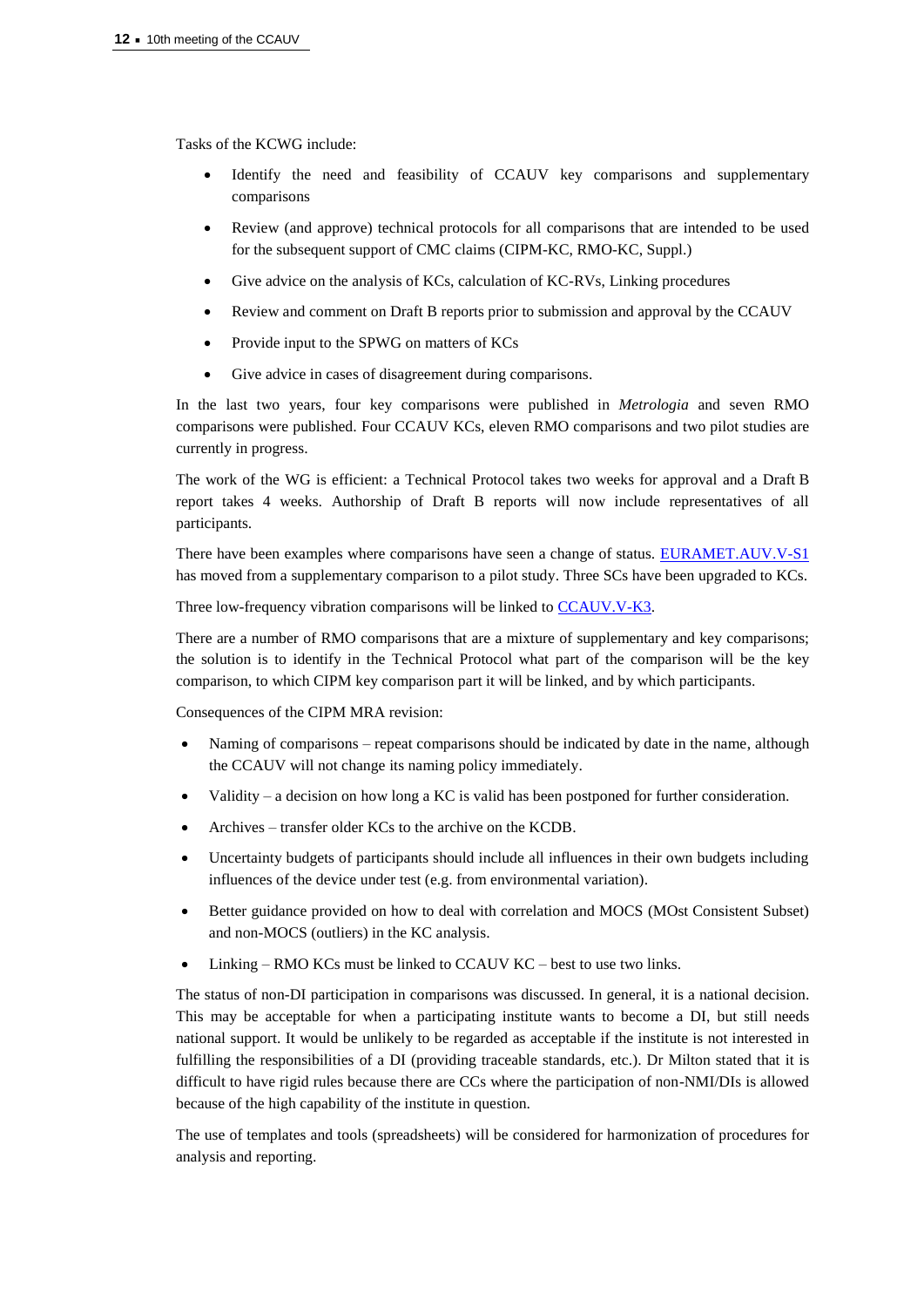A proposal was made for a KC on low-intensity shock calibration and a new KC to repeat [CCAUV.V-K2](http://kcdb.bipm.org/appendixB/KCDB_ApB_info.asp?cmp_idy=959&cmp_cod=CCAUV.V-K2&prov=exalead) was proposed (see 12.2 below).

Dr Usuda initiated a discussion on KCWG membership. The KCWG keeps nominated individuals and maintains the members with "special skills" (e.g. mathematics). A written report from the KCWG is available on the CCAUV webpages (CCAUV/15-31).

## **12 CCAUV KEY COMPARISONS**

#### **12.1 Comparisons and reports in progress**

## 12.1.1 [CCAUV.U-K3.1](http://kcdb.bipm.org/appendixB/KCDB_ApB_info.asp?cmp_idy=1357&cmp_cod=CCAUV.U-K3.1&prov=exalead)

Dr Koch (PTB) reported on progress with the key comparison on ultrasound power which includes discrepant laboratories from [CCAUV.U-K3](http://kcdb.bipm.org/appendixB/KCDB_ApB_info.asp?cmp_idy=867&cmp_cod=CCAUV.U-K3&prov=exalead) and which allows some extra laboratories to take part. Participants are INMETRO, KRISS, NMC A\*STAR and PTB. However NMC A\*STAR withdrew and INRIM provided an extra linking partner. Two laboratories had discrepant values: these will be addressed by RMO level comparisons.

All measurements have been completed, the Draft A report has been approved, and PTB (pilot laboratory) will submit the Draft B report to the KCWG in December 2015.

## 12.1.2 [CCAUV.U-K4](http://kcdb.bipm.org/appendixB/KCDB_ApB_info.asp?cmp_idy=1094&cmp_cod=CCAUV.U-K4&prov=exalead)

Dr Zeqiri (NPL) reported on the status of CCAUV.U-K4, a comparison of calibrations of miniature ultrasonic hydrophones in the frequency range 0.5 MHz to 20 MHz. This has reached Draft A status and the comparison should be finalized by the end of 2015. Participants are: NPL (pilot), INMETRO, NIM, NMIJ and PTB.

## 12.1.3 [CCAUV.V-K3](http://kcdb.bipm.org/appendixB/KCDB_ApB_info.asp?cmp_idy=1356&cmp_cod=CCAUV.V-K3&prov=exalead)

Dr Qiao Sun (NIM) presented progress with CCAUV.V-K3, a comparison of standards for low-frequency vibration in the frequency range  $0.1$  Hz  $-$  40 Hz. The comparison has 14 participants and a Draft A report is in preparation.

#### 12.1.4 [CCAUV.W-K2](http://kcdb.bipm.org/appendixB/KCDB_ApB_info.asp?cmp_idy=1375&cmp_cod=CCAUV.W-K2&prov=exalead)

Mr Robinson (NPL) reported on progress with CCAUV.W-K2. The comparison has recently started in earnest with the Technical Protocol agreed, pilot lab calibrations have been completed and the hydrophones now being calibrated by the second participant. There are seven participants – NPL (pilot), INMETRO, KRISS, NIM-HAARI, NIST (USRD), TUBITAK-MAM and VNIIFTRI.

Mr Robinson raised the issue of the participation of laboratories that do not have NMI or DI status and reference was made to the earlier discussion (see section 11). Several laboratories are currently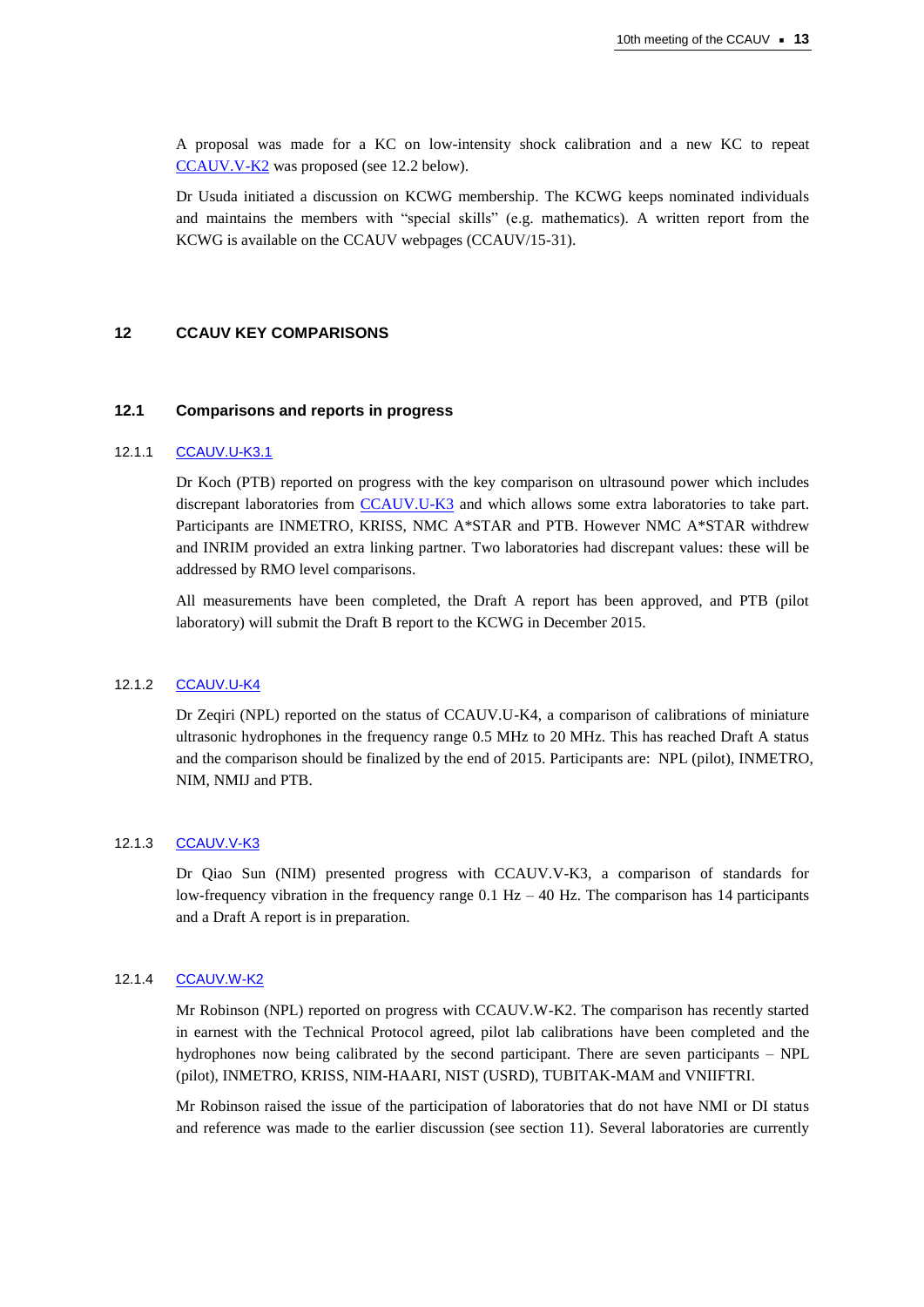applying for NMI status, and institutes from India and Italy might achieve DI status within the lifetime of the comparison and be able to join.

## **12.2 Future comparison proposals**

#### 12.2.1 CCAUV.V-K4

The proposal is for a primary shock comparison, proposed by Dr Sun (NIM). The comparison would use laser interferometry. An APMP pilot comparison in shock has been carried out and a report published. The meeting discussed Dr Sun's proposal to determine if there were interested NMIs. Those expressing an interest included CENAM, CMS, INMETRO, INRIM, KRISS, NIM, NMIJ, PTB and VNIIM (and possibly DFM, NMISA and NRC).

#### 12.2.2 REPEAT OF CCAUV.V-K2 (WILL LIKELY BE DESIGNATED CCAUV.V-K5)

This proposal was raised in the KCWG meeting, and discussed under agenda item 11. However, the details are most appropriately included here. It was agreed that a new KC repeating (and perhaps expanding) the scope of CCAUV.V-K2 is required. PTB agreed to be the pilot laboratory. Potential participants include: A\*STAR, BKSV, CEM, CENAM, GUM, INMETRO, IPQ, LNE, METAS, NIM, NIST, NMIJ, NMISA and VNIIM. The final participation will be agreed before the next meeting of the CCAUV.

#### 12.2.3 FUTURE COMPARISONS FOR MICROPHONES

Dr Barham suggested that the next low-frequency pressure comparison should possibly be in two years' time when the heat conduction model underpinning low-frequency calibration is better established. This means that the comparison could start after the next CCAUV meeting.

Dr Barham suggested that a repeat comparison of free-field calibration of microphones is becoming due, but a preliminary pilot study could be carried out, with NPL and DFM evaluating new optical methods and DFM and NMIJ considering extended high-frequency calibration. Such a pilot study might be completed before the next CCAUV meeting. The new KC could then consider (i) comparing reciprocity and optics at 1 kHz to 20 kHz and (ii) free-field reciprocity calibration at 20 kHz to 100 kHz.

The NPL agreed to prepare an outline for a new pilot study on the field calibration of microphones, considering both reciprocity and optical calibration techniques, and extended high-frequency calibration in a separate study.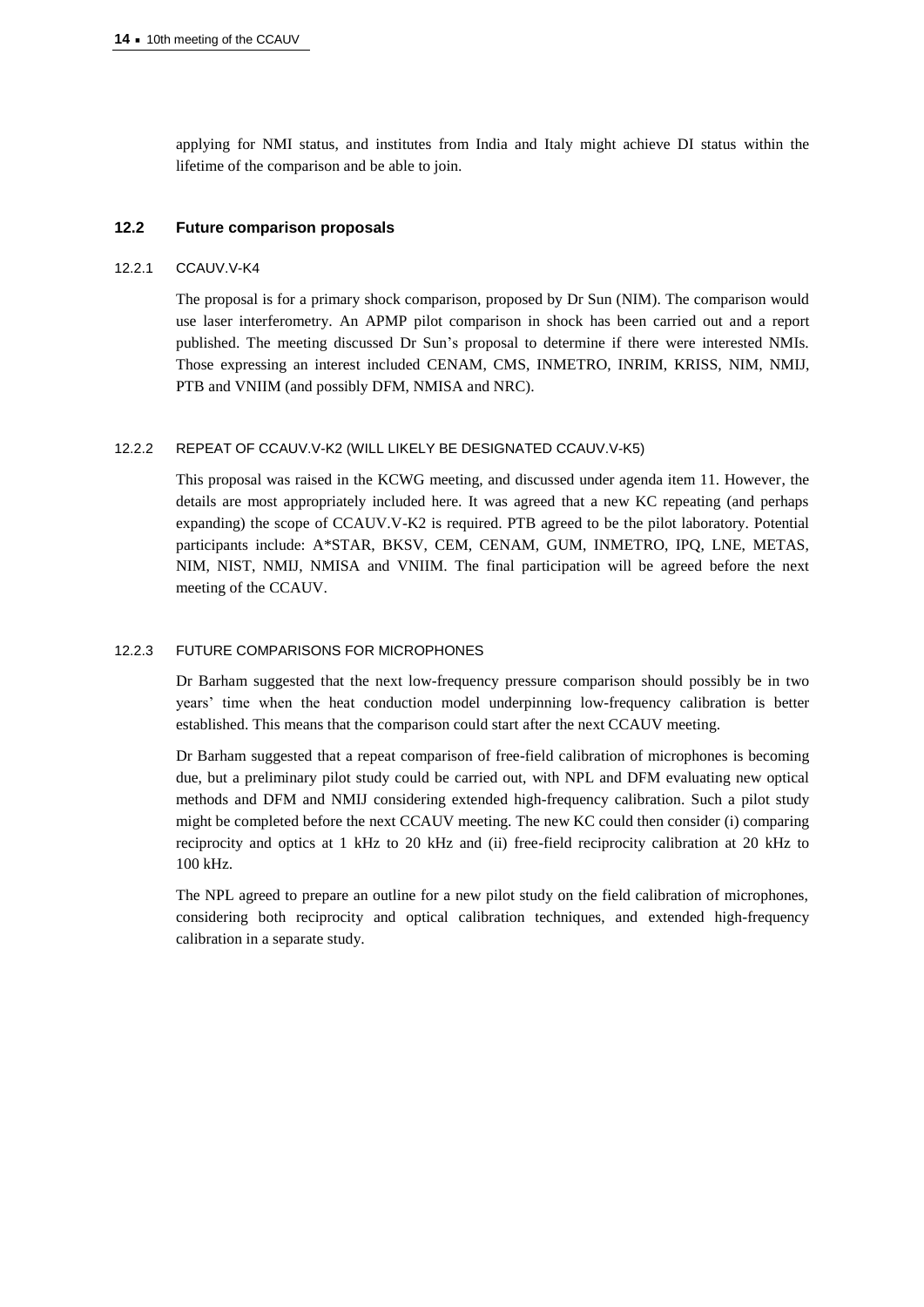## **13 REGIONAL METROLOGY ORGANIZATIONS**

#### **13.1 Report from the Working Group for RMO Coordination (CCAUV-RMOWG)**

Mr Veldman reported that the RMO Chairs and other members of the RMOWG met on 27 November 2015. The RMOWG chair is to be rotated among RMOs every 4 years. (The new chair, Dr Sun, will start after the end of the CCAUV and the current chair, Mr Veldman, will maintain the vice chair position).

Service categories:

There has been long process of change. Revisions have now been implemented, and fine adjustments will be made and circulated to the RMOWG.

Service categories for auxiliary equipment:

It is agreed that these are needed to support the CIPM MRA, but it is best to keep service descriptions to a minimum, limited to services for which discrete certificates are issued.

Adoption of ISO 266 frequencies:

These are not mandatory but should be used where appropriate (e.g. in KCs).

Matrix presentation of CMCs was considered:

The problem here is that frequency is usually the only independent parameter. The CCAUV is satisfied with current situation.

A discussion of membership criteria took place. Some modifications were suggested on the chairpersonship role – it should rotate on an alphabetical basis amongst the RMOs.

A written report is available on the CCAUV webpages (CCAUV/15-30).

## **13.2 JCRB matters**

The update was provided by Dr Douglas Olsen, the JCRB Executive Secretary.

Since the previous meeting of the CCAUV (2013), the JCRB has held meetings in March 2014, March 2015 and September 2015.

He noted that there was a total number of 24 183 CMCs (Physical: 18 280 and Chemical: 5903) Total CMCs for AUV stood at 1187.

There were 922 key comparisons (AUV: 44) and 421 supplementary comparisons (AUV: 13). A total of 10 % of Comparisons are more than 5 years old without completion (the figure is 6 % for AUV).

In terms of the JCRB CMC review process, it was noted that RMOs have indicated a willingness to review in 3 weeks, median for time from submission to publications is about 120 days; generally, the step taking the longest is the re-submission of revised CMCs.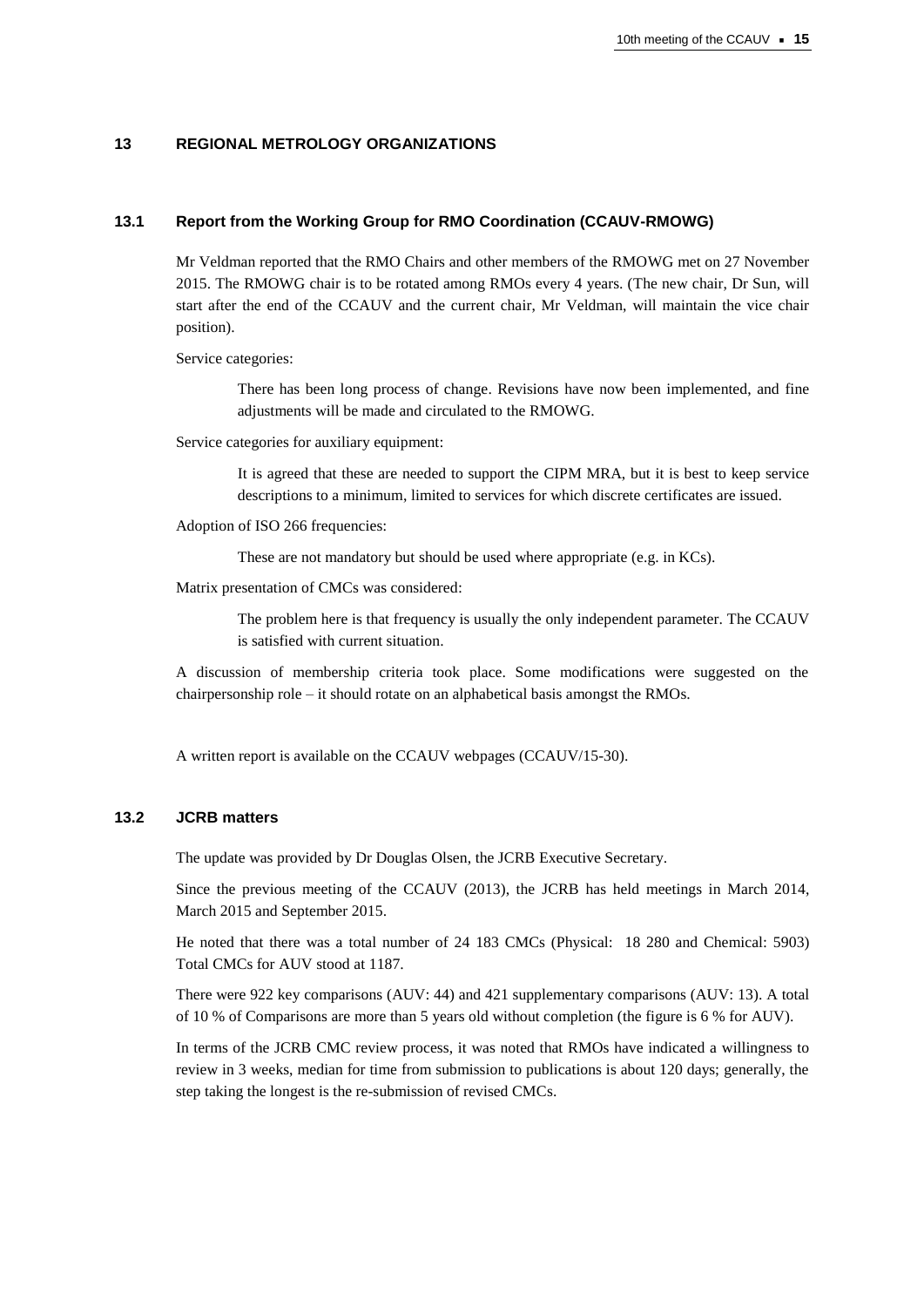It was noted that RMOs must pay attention to deadlines or they may suffer "loss of rights" for review later in the process. AUV is an area where this occurs more than average (APMP, COOMET and SIM have got worse in this respect but AFRIMETS and EURAMET have improved).

*Recent resolutions of the JCRB*:

Resolution 34/1: reports of Comparisons should include results of all participants including non-NMIs and DIs, but only the NMIs and DIs are to be used in KCRV and DoEs.

GULFMET has been granted provisional status as a RMO. Provisional status means that it can participate in JCRB meetings, but with no voting rights.

Since the last CCAUV in 2013, seven new CMCs have been published (one by COOMET, five by EURAMET and one by SIM).

During discussions, Dr Usuda reiterated to RMOs and TC chairs that the deadlines for CMC review must be met if "loss of rights" are not to be incurred. He added that it would be good to see some improvement in the statistics for AUV. Dr Milton mentioned the relevant page on the BIPM website that can be used to view the current CMCs under revision.

The document is available on the CCAUV webpages (CCAUV/15-51).

## **13.3 Report from Regional Metrology Organizations**

## 13.3.1 SIM

Dr Silva Pineda, chairperson of the TC-AUV of SIM, reported on the activities of SIM, which is active in all fields of AUV. A number of projects, comparisons and collaborations are in progress. There are now seven participating NMIs in SIM: CENAM (Mexico), INDECOPI (Peru), INMETRO (Brazil), INM (Colombia), INTI (Argentina), NIST (USA) and NRC (Canada).

A written report is available on the CCAUV webpages (CCAUV/15-32).

## 13.3.2 AFRIMETS

Mr Riaan Nel (NMISA) and chair of AFRIMETS's TC-AUV Working Group presented progress within AFRIMETS. Three NMIs are active: KEBS, Kenya (acoustics and vibration), NIS, Egypt (acoustics), and NMISA, South Africa (acoustics and vibration). There have been no new CMCs published in the KCDB since last CCAUV meeting. KEBS has new CMCs currently at the intra-RMO review stage, and NMISA have new and improved CMCs to be submitted in the near future for acoustics and vibration. There is growing interest in artificial ear calibration, and in ultrasound and underwater acoustics capabilities.

A written report (CCAUV/15-34) and the presentation (CCAUV/15-35) are available on the CCAUV webpages.

#### 13.3.3 APMP

Mr Huang (CMS/ITRI), chairperson of the APMP TC-AUV, reported on the APMP, highlighting activity in a variety of key comparisons. A total of 12 countries are active: NMIA (Australia), NIM (China), CMS (Chinese Taipei), Hong Kong (SCL), India (NPLI), Indonesia (KIM-LIPI), Japan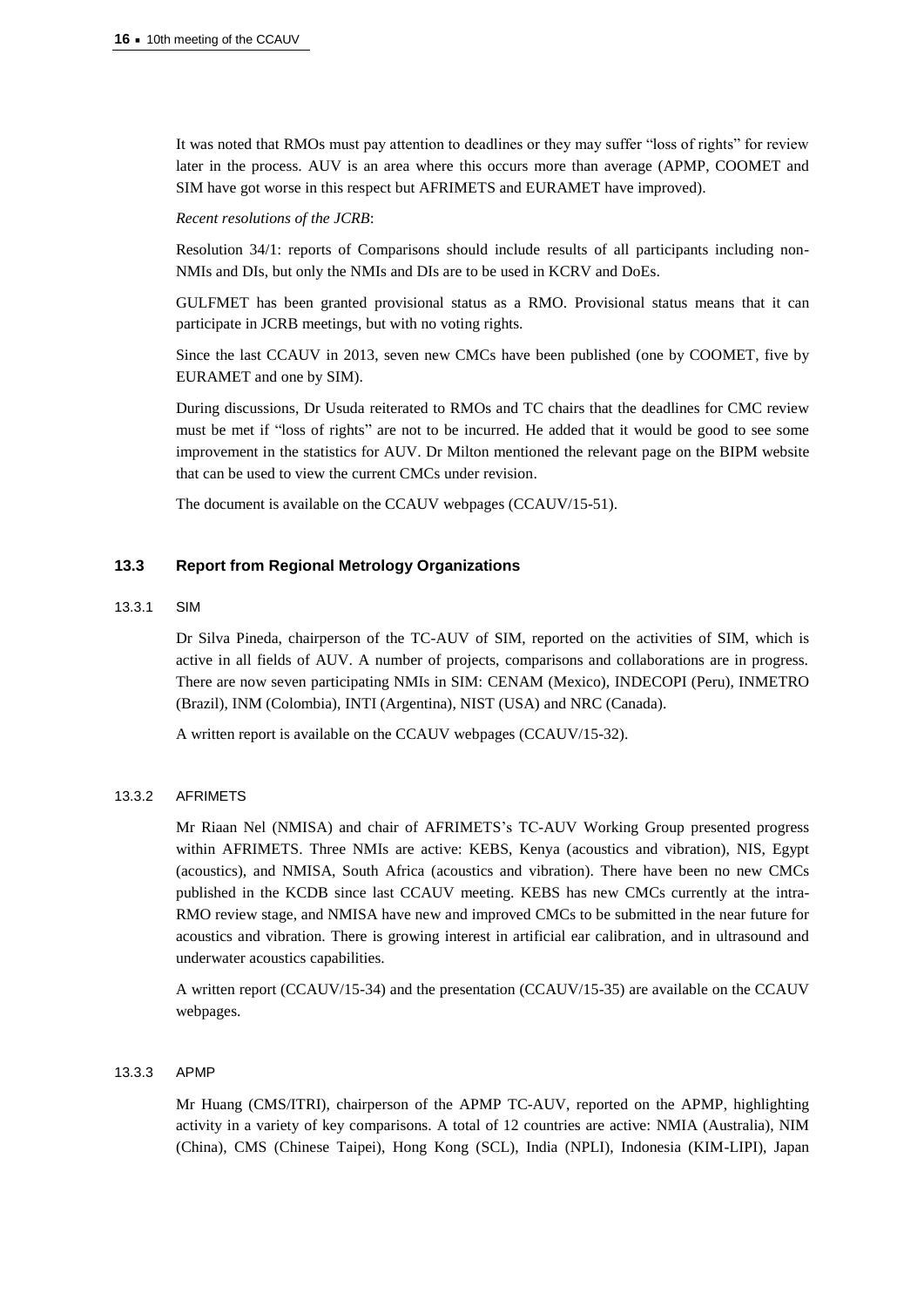(NMIJ), Republic of Korea (KRISS), Malaysia (NML-SIRIM), Thailand (NIMT), Singapore (A\*STAR) and Viet Nam (VMI).

The APMP TC-AUV anticipates several major challenges in AUV: in health for diagnostics, therapy and hearing assessment (acoustics and ultrasound); in industry for the automotive, aerospace and manufacturing sectors (vibration and acoustics); and environment in the areas of airborne noise, marine noise pollution and earthquake monitoring (acoustics, underwater and vibration).

APMP TC-AUV held a workshop in 2015 in Changsha (China) on acoustics and ultrasound metrology for health and medical related applications, involving eight NMIs and including a technical visit and hands-on training. The APMP task Force has five focus groups on: Energy Efficiency, Medical Diagnostic, Equipment, Climate Change, Food Safety and Clean Water.

The presentation is available on the CCAUV webpages (CCAUV/15-33).

#### 13.3.4 COOMET

Dr Enyakov presented progress within COOMET on behalf of Valentina Pozdeeva. The NMIs from 15 COOMET member countries are represented in AUV. There are nine NMIs, (Azerbaijan, Armenia, Belarus, Georgia, Cuba, Moldova, Russia, Uzbekistan and Ukraine) that submit their AUV CMCs via COOMET, and six NMIs (Bulgaria, Germany, Lithuania, Slovakia, Romania and KDPR) that do this through other RMOs. Only three countries: Belarus, Russia and Ukraine have published their CMCs in AUV until now. COOMET NMIs have participated in 14 CCAUV key comparisons, and there have been six COOMET comparisons and two pilot studies.

The recent 10th meeting of CООМЕТ ТC (22-23 September 2015, Moscow, Russia) agreed to provide guidance and consulting assistance for NMIs from Azerbaijan, Moldova and Uzbekistan to facilitate the development of improved metrological capabilities in the above countries.

A written report is available on the CCAUV webpages (CCAUV/15-37).

#### 13.3.5 EURAMET

The report was presented by Dr Barham, Chair of TC-AUV. Three Sub-Committees (SCs) are organized under the EURAMET TC covering three technical areas: SC-A "Sound in Air", SC-U "Ultrasound and Underwater Acoustics", and SC-V "Vibration and Acceleration". There are 26 members of EURAMET TC-AUV, and 21 NMIs and DIs have a total of 559 CMC entries approved and published on the BIPM KCDB.

Recent EURAMET projects include "Bilateral comparison in hydrophone calibration up to 50 MHz", and "Reference data for pressure reciprocity calibration according to the standard IEC 61094-2:2009". TC-AUV participates actively in the European Metrology Research Programme (EMRP). A number of Joint Research Projects (JRP) came out of the 2010 call: two from the 2011 call and a currently active JRP from the 2012 call. The last EMRP call was in 2013, and the programme has been superseded by the European Metrology Programme for Innovation and Research (EMPIR). Calls in 2015 focused on Health (on which much AUV activity is closely connected), the SI and Research Potential. Three joint research proposals in the Health call and one in the Research Potential call will be assessed for funding at the EMPIR review conference in November 2015.

EURAMET has been developing a Strategic Research Agenda to steer research within EURAMET generally. All TCs have been active in providing input in terms of priorities in the development of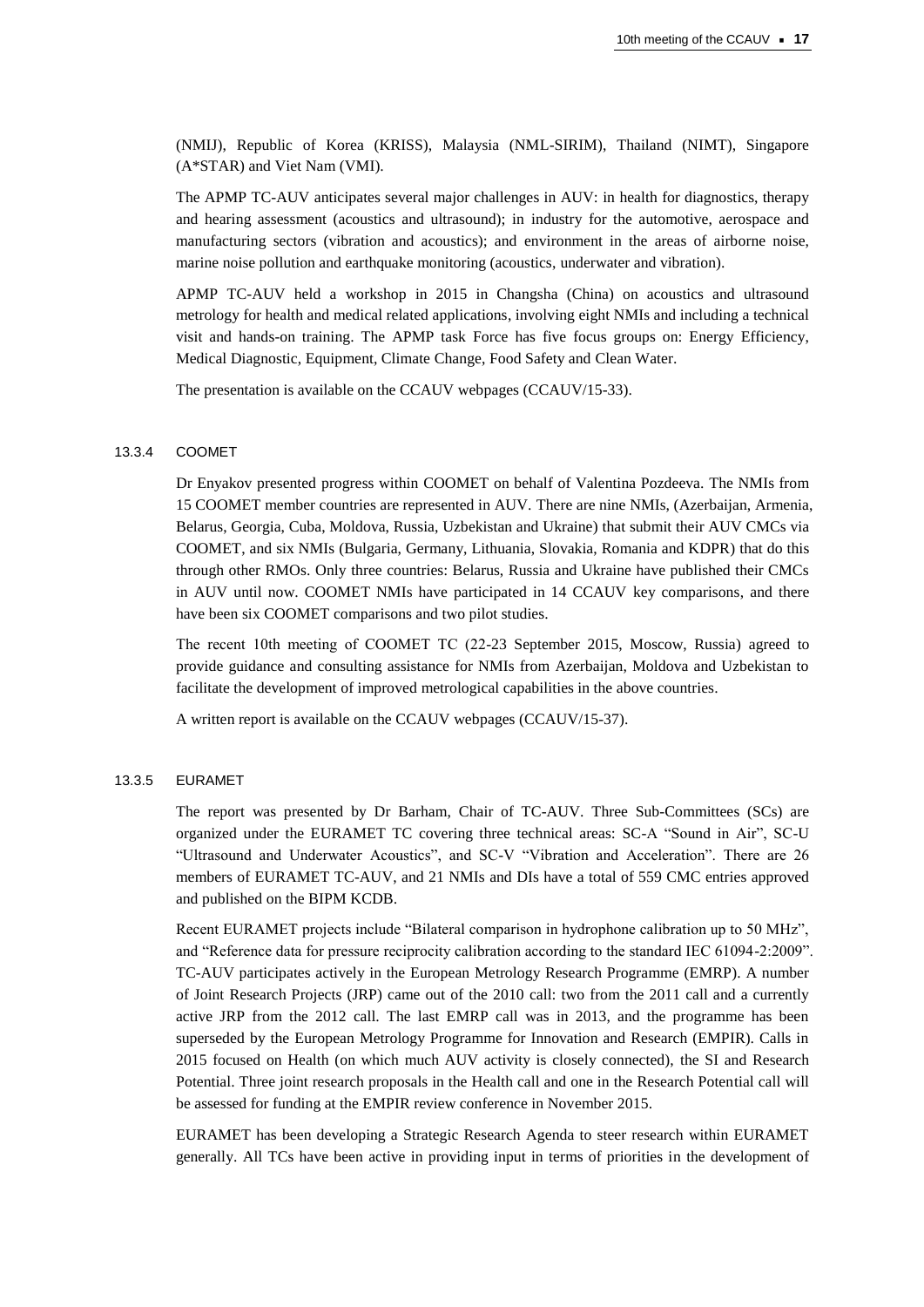the SI and contributions to the so-called 'Grand Challenges' in health, the environment and energy. The output from the exercise to review and revise the TC-AUV roadmaps in 2012 was used as the basis for developing the strategic priorities for TC-AUV in the 'Grand Challenge' and thematic areas of EMPIR.

The TCAUV and the three Sub-Committees meet typically on a yearly basis. The 2015 meetings were held at GUM (Poland) on 18-19 February 2015, and the 2016 meeting will take place at DFM (Denmark) on 24-25 February.

A written report is available on the CCAUV webpages (CCAUV/15-17).

# **13.4 Regional key comparisons and links to CCAUV comparisons: published, in progress or proposed**

A total of seven RMO comparisons have been published. Three specific comparisons were described at the meeting:

- Dr Dobrowolska reported on [COOMET.AUV.A.K5](http://kcdb.bipm.org/AppendixB/KCDB_ApB_info.asp?cmp_idy=1502&cmp_cod=COOMET.AUV.A-K5&page=7&search=1&cmp_cod_search=&met_idy=1&bra_idy=0&epo_idy=0&cmt_idy=0&ett_idy_org=0&lab_idy=&cou_cod=0) (Poland and Ukraine).
- Dr Yankovsky reported on [COOMET.AUV.V-K1.](http://kcdb.bipm.org/AppendixB/KCDB_ApB_info.asp?cmp_idy=700&cmp_cod=COOMET.AUV.V-K1&page=8&search=1&cmp_cod_search=&met_idy=1&bra_idy=0&epo_idy=0&cmt_idy=0&ett_idy_org=0&lab_idy=&cou_cod=0)
- Mr Barham reported on **EURAMET.AUV.A-K5** (12 participants NPL pilot).

A full list is provided on the BIP[M key comparison database.](http://kcdb.bipm.org/AppendixB/KCDB_ApB_search_result.asp?search=1&met_idy=1&bra_idy=0&cmt_idy=0&ett_idy_org=0&epo_idy=0&cou_cod=0)

## **13.5 Regional supplementary comparisons: published, in progress or proposed**

A final report on [AFRIMETS.AUV.A-S1](http://kcdb.bipm.org/AppendixB/KCDB_ApB_info.asp?cmp_idy=1283&cmp_cod=AFRIMETS.AUV.A-S1&page=4&search=1&cmp_cod_search=&met_idy=1&bra_idy=0&epo_idy=0&cmt_idy=0&ett_idy_org=0&lab_idy=&cou_cod=0) was approved with editorial comments. The final report will now be prepared for publication.

A short status report on [EURAMET.AUV.A-S2](http://kcdb.bipm.org/AppendixB/KCDB_ApB_info.asp?cmp_idy=1352&cmp_cod=EURAMET.AUV.A-S2&page=9&search=1&cmp_cod_search=&met_idy=1&bra_idy=0&epo_idy=0&cmt_idy=0&ett_idy_org=0&lab_idy=&cou_cod=0) was provided. Unfortunately the reference microphones have been detained in customs in Brazil, which could risk their stability.

APMP proposed a new comparison on ultrasonic power (see CCAUV/15-06). It was undecided if this will be a KC linking to [CCAUV.U-K3.1,](http://kcdb.bipm.org/AppendixB/KCDB_ApB_info.asp?cmp_idy=1357&cmp_cod=CCAUV.U-K3.1&page=2&search=1&cmp_cod_search=&met_idy=1&bra_idy=0&epo_idy=0&cmt_idy=0&ett_idy_org=0&lab_idy=&cou_cod=0) or whether it is more a test of the equipment and capability. A decision will be made before registering the project. In preparation, reference standards have been prepared by NIM. NMIJ, NMIT and potentially NIST are likely to participate.

## **14 CCAUV MEMBERSHIP**

## **14.1 Criteria for membership**

Dr Usuda noted that the membership criteria are fully described in a document on the BIPM website ([http://www.bipm.org/en/committees/cc/cc-criteria.html](https://www.bipm.org/en/committees/cc/cc-criteria.html)).

Membership criteria are currently under review by the CIPM.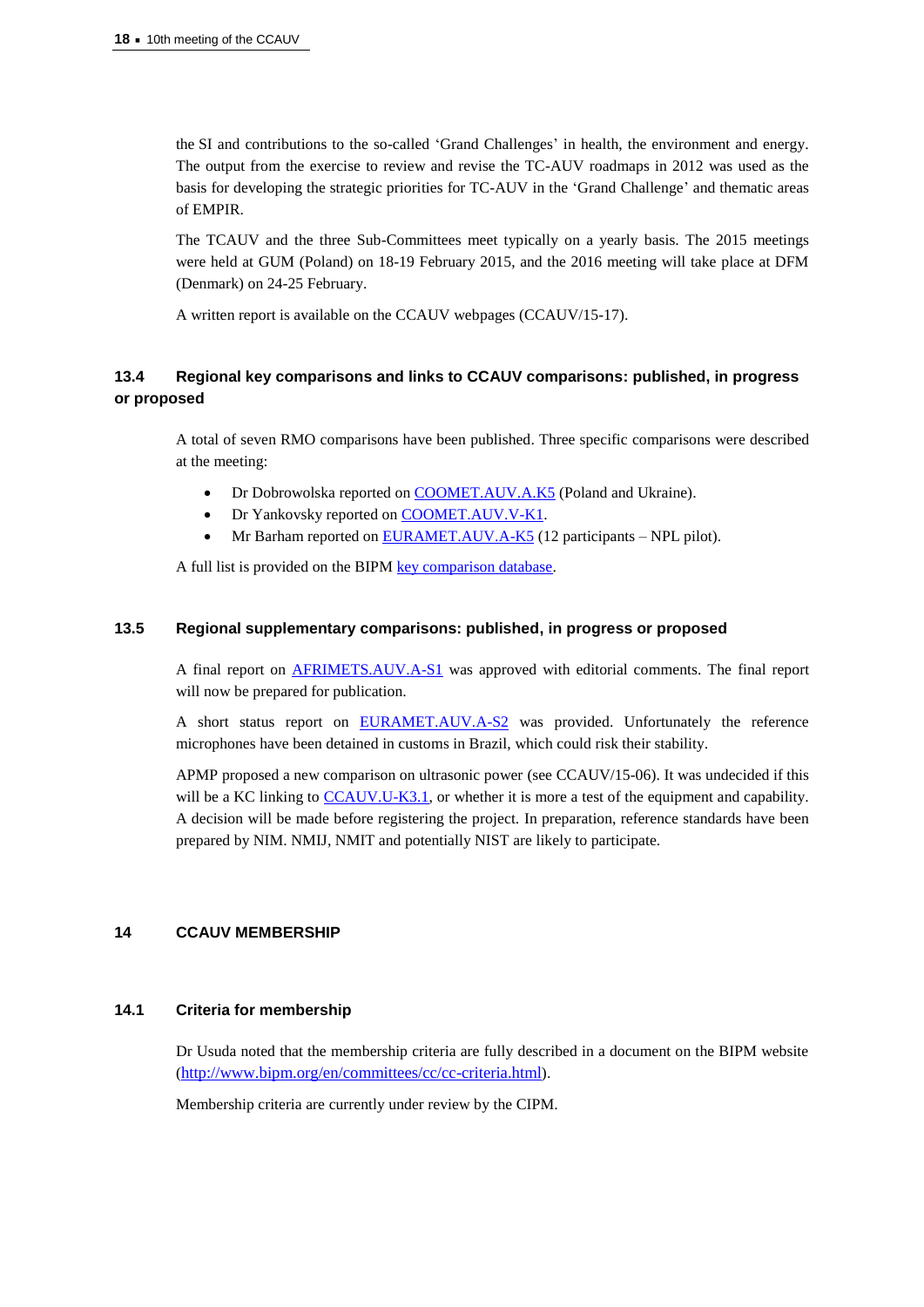#### **14.2 Proposals for new members and observers**

METAS is applying for full membership of the CCAUV. In support of this, Dr Hof presented the work of METAS (a full description is provided in the document CCAUV/15-14).

CMS-ITRI is applying for observer status of the CCAUV and Mr Huang gave a presentation of its work (a full description is provided in the document CCAUV/15-11).

In a closed meeting (without observers and guests), the applications were discussed. A number of CCAUV delegates spoke in support of both applications and it was unanimously agreed to recommend both applications to the CIPM. The process will now proceed to the CIPM for approval.

## **15 REPORTS FROM INTERNATIONAL OBSERVERS**

#### **15.1 International Electrotechnical Commission, TC 29**

Mrs Dowson presented the update of activities in IEC TC29. The Technical Committee IEC/TC29: Electroacoustic was established in 1953 and the current scope is: "To prepare International Standards related to instrumentation and methods of measurement in the field of electroacoustics". IEC/TC29 currently has the following Working Groups and Maintenance Teams: MT 4 Sound-level meters; WG 5 Measurement microphones; WG 10 Audiometric equipment; WG 13 Hearing aids; MT 17 Sound calibrators; MT 18 Amendments of relevant IEC/TC29 standards with respect to developments on EMC; MT 19 Filters - Revision of IEC 61260:1995 Octave-band and fractional-octave-band filters; MT 20 Revision of IEC 60118-4, Induction loop systems; WG 21 Head and ear simulators; WG 22 Audio-frequency induction-loop systems and equipment for assisted hearing; MT 23 Revision of IEC 61265:1995 - Instruments for measurement of aircraft noise.

IEC/TC29 held its last Plenary session, together with meetings of its Working Groups and Maintenance Teams at the *Association Française de Normalisation* (AFNOR), in Paris on 16-20 November 2015. Eleven documents have been published since the last meeting of the CCAUV, and a further nine documents have been issued for review, comment and vote, where appropriate, by National Committees.

A written report is available on the CCAUV webpages (CCAUV/15-56).

#### **15.2 International Electrotechnical Commission, TC 87**

Mr Robinson gave an update of IEC TC87. There are eight active Working Groups: WG 3 High power transducers; WG 6 High Intensity Therapeutic Ultrasound (HITU) and Focusing transducers; WG 7 Ultrasonic surgical equipment; WG 8 Ultrasonic field measurement; WG 9 Pulse-echo diagnostic equipment; WG 13 Terminology; WG 14 Determination of ultrasound exposure parameters; WG 15 Underwater Acoustics. The last meeting of IEC/TC87 was held at the NPL (UK) in March 2015. Since the last CCAUV meeting, Switzerland, Denmark and Norway have moved from P member to O member status; Strategic Business Plan (SBP) SMB/4407/R. TC87 has been confirmed; a new Chairman is being elected in late 2015; a survey was undertaken to address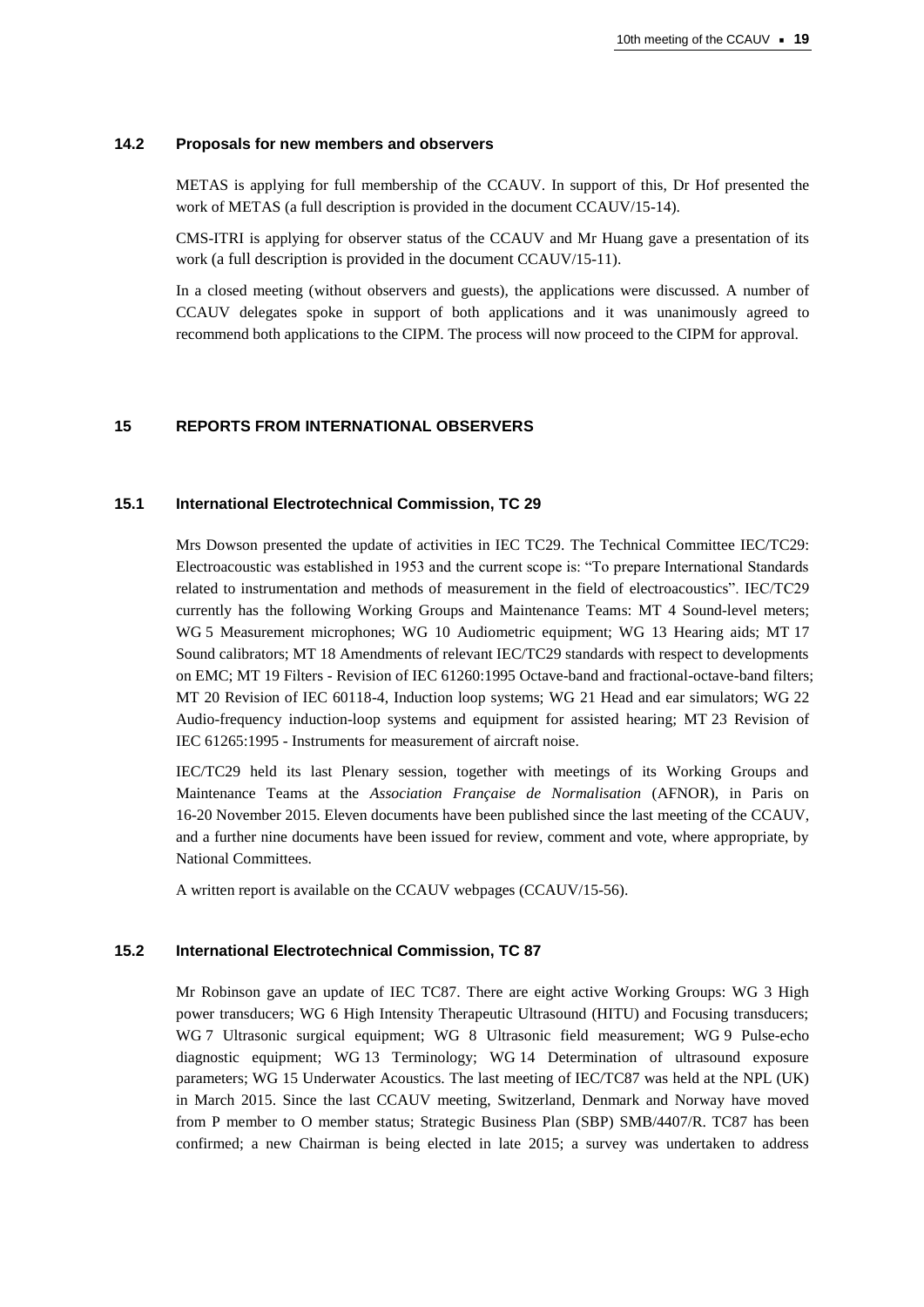potential future activities for TC 87 to undertake - an *ad hoc* group will consider it further and report to TC 87 in due course; Interim WG meetings were held in Washington (USA) in December 2015. The next meeting will be held in Japan in September 2016.

A written report is available on the CCAUV webpages (CCAUV/15-19).

Mr Robinson gave a brief description of the activities of IEC TC114 which covers "Marine Renewable Energy Devices". A standard is being developed for measurement of radiated acoustic noise from wave and tidal stream energy devices: IEC 62600-40 Marine energy – Wave, tidal and other water current converters – Part 40: Acoustic characterization of marine energy converters.

#### **15.3 International Organization for Standardization, TC 43 SC3**

Mr Robinson described the recent work of ISO TC43 SC3 "Underwater Acoustics". ISO TC43 SC3 met for the third time at TNO in Delft (Netherlands) in June 2014, and for the fifth time at University of Washington in Seattle (USA) in June 2015. TC43 SC3 now consists of four Working Groups. WG1 covers the measurement of noise from ships and has already published ISO PAS 17028 (essentially the same method as ANSI S12.64). The new standard, ISO 17208-1: "Quantities and procedures for description and measurement of underwater sound from ships – part 1: Requirements for deep water measurements used for comparison purposes" has reached the FDIS stage and should be published in early 2016. ISO 17208-2: "Quantities and procedures for description and measurement of underwater sound from ships – Part 2: Determination of source levels in deep and shallow water" is at the CD stage. WG2 covers underwater acoustic terminology and ISO 18405 - "Terminology for underwater acoustics" will soon be at the second DIS stage (for ballot in early 2016); WG3 covers measurement of noise radiated by marine pile driving and ISO 18406: "Measurement of radiated underwater sound from percussive pile driving" has reached the DIS stage with the ballot to be completed by early 2016; WG4 is at an early stage working on ISO 20073: "Standard-target method of calibrating active sonars for backscattering measurement". A key future work item is a standard on measurement of ambient underwater noise. The next meeting is scheduled to be held in London in June 2016. Participating countries are: Australia, Canada, Denmark, Germany, Italy, Japan, Netherlands, Norway, Russian Federation, United Kingdom, and USA. The secretariat is held by ANSI (USA).

A written report is available on the CCAUV webpages (CCAUV/15-18).

#### **15.4 International Organization for Standardization, TC 108**

Mr Veldman reported on progress within ISO TC108. The 33rd Meeting of ISO/TC108 "Mechanical vibration, shock and condition monitoring" took place in March 2015 in Paris, France. The meetings were hosted by the *Association Française de Normalisation* (AFNOR). The committee approved the extension of the chairmanship of Mr Torben Licht for another 3 year period.

Various sub committees (SC) and working groups (WG) met during this period, with the work programme of the SC 3/WG 6 "Use and calibration of vibration and shock measuring instruments" being the most relevant to the CCAUV.

Numerous standards are in preparation or are being maintained.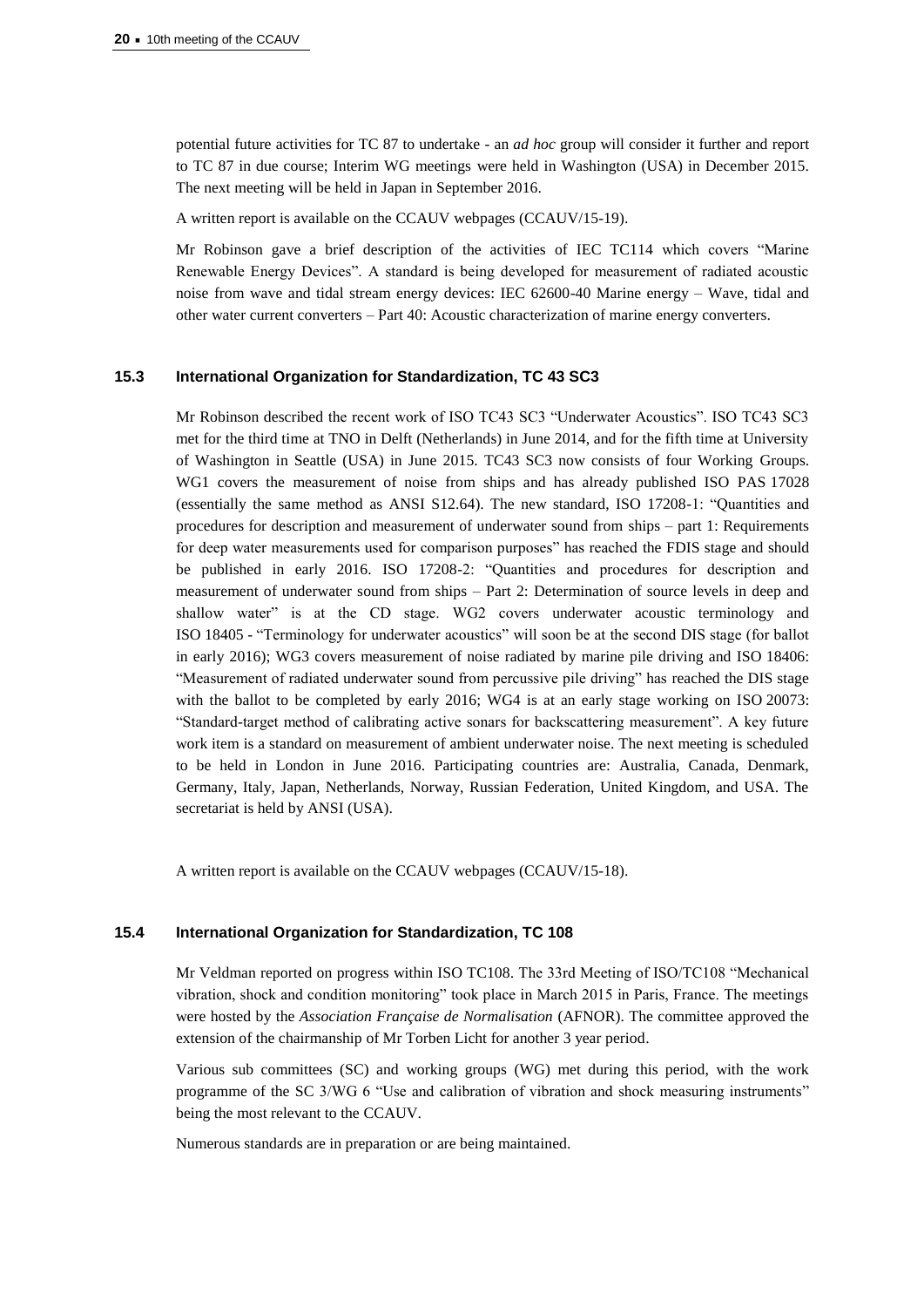A written report is available on the CCAUV webpages (CCAUV/15-04).

## **16 REPORTS FROM INTERNATIONAL MEETINGS**

## **16.1 IMEKO TC 22 activities**

Dr Ripper reported on the IMEKO TC22 conference in Prague (Czech Republic) in September 2015.

The next meeting will be held in Finland in 2017. The next IMEKO World Congress will be held in Belfast in 2018.

## **17 PUBLICATIONS**

There will be a special issue of *Metrologia* on dynamic measurement. The title will be "Measurements in a Dynamic World". Dr Usuda suggested some possible topics including CCAUV strategy and a paper from the EMRP IND09.

Dr Miles (who joined the meeting on Friday morning) stated that special issues (termed "focus issues") can be "virtual" so that they are gathered together electronically on the *Metrologia* website, even though they are submitted at different times.

# **18 RECOMMENDATIONS TO THE INTERNATIONAL COMMITTEE FOR WEIGHTS AND MEASURES (CIPM)**

The recommendations concerning the application from METAS for full membership of CCAUV and CMS-ITRI for observer status of the CCAUV will be made to the CIPM.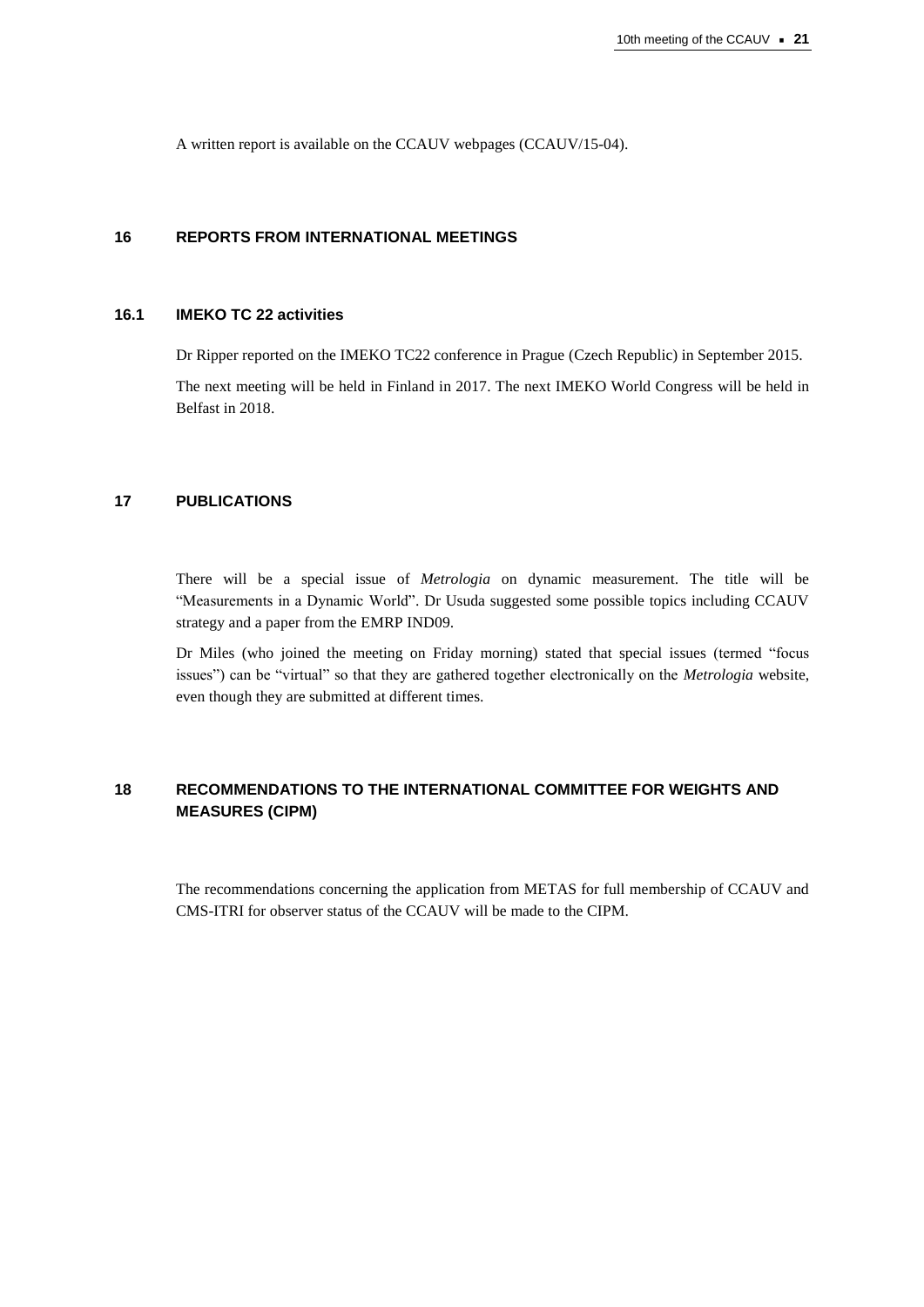## **19 OTHER ITEMS**

## **19.1 CCAUV webpages and links**

Mr Robinson noted that the section of the BIPM website on units in AUV is in need of modification because it contains a number errors and misleading statements. Mr Robinson offered to draft some replacement text with the help of Dr Bruns.

## **20 DATE OF NEXT MEETING**

The following were the suggested dates for 11th meeting of CCAUV: 19-22 September 2017. The WG meetings and Workshops would be held on 19-20 September, and the CCAUV on 21-22 September.

The meeting closed at 12:15 on 27 November 2015.

Richard Barham, *Rapporteur* Stephen Robinson, *Rapporteur*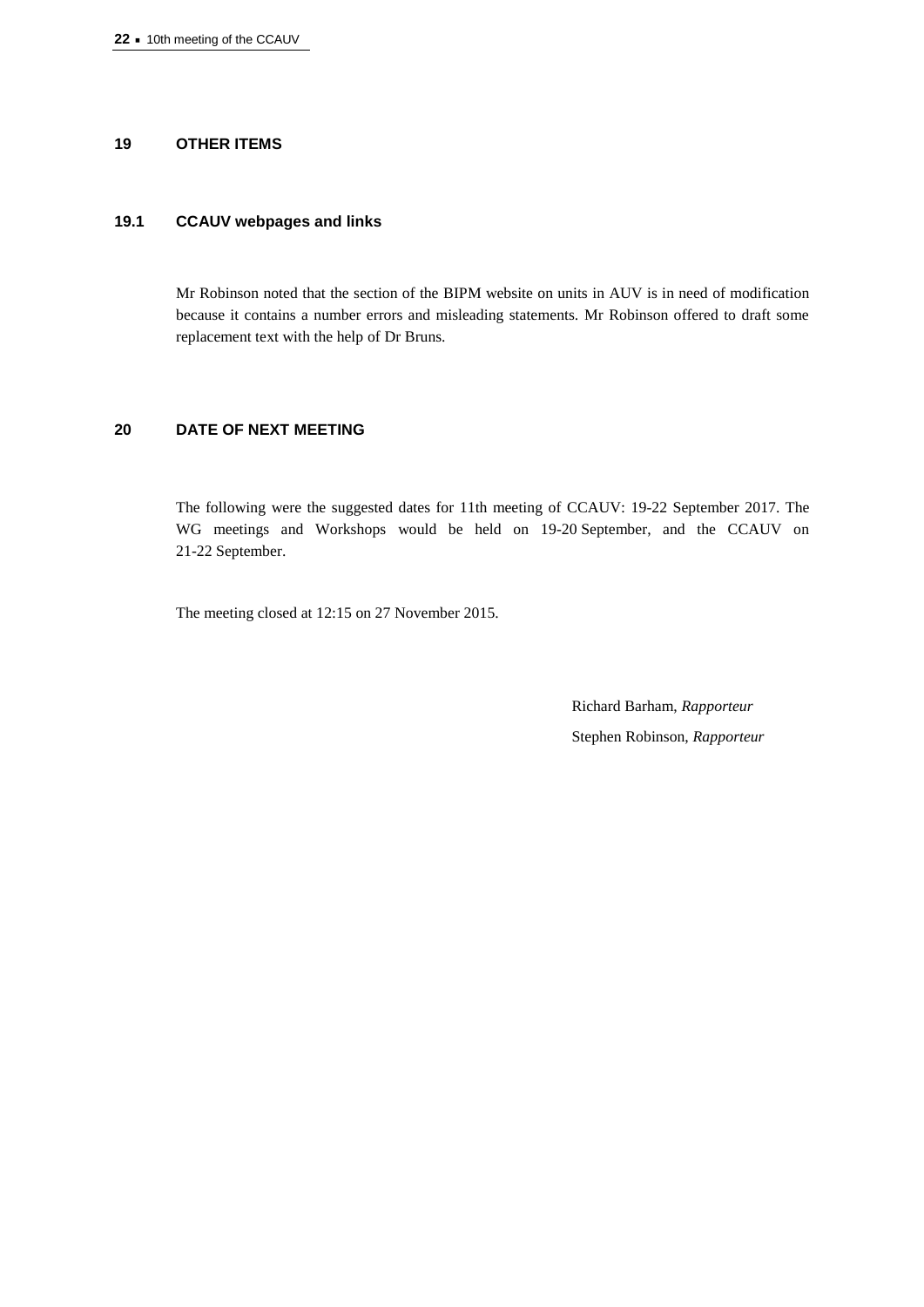# **Appendix 1**

# **Working documents submitted to the CCAUV at its 10th meeting**

Below all the working documents submitted to the CCAUV at its 10th meeting are listed.

| Document  |                                                                                |
|-----------|--------------------------------------------------------------------------------|
| CCAUV/    |                                                                                |
| 15-01     | <b>CCAUV Draft Agenda</b> 2015, T. Usuda                                       |
| $15-02$   | <b>ISO Frequencies, I. Veldman</b>                                             |
| $15-03$   | <b>Actions and Decisions 2013, CCAUV</b>                                       |
| $15-04$   | ISO/TC 108 and ISO TC 108/SC 3 LIAISONE to the CCAUV, I. Veldman               |
| $15-05$   | Status Report PTB, C. Koch et al.                                              |
| $15-06$   | Short report on CCAUV.V-K3 and Proposal for CCAUV.V-K4, Q. Sun                 |
| 15-07     | Final Report on AFRIMETS.AUV.A-S1, R. Nel                                      |
| $15-08$   | <b>Status Report NMISA, I. Veldman</b>                                         |
| $15-09$   | <b>Summary of CCAUV comparisons, G. Ripper</b>                                 |
| $15-10$   | IEC TC29 Report to the CCAUV, S. Dowson                                        |
| $15 - 11$ | Support to request of observership for Chinese Taipei, Y. C. Huang             |
| $15 - 12$ | Celebrative seminar at the occasion of the 10th Meeting of the CCAUV, T. Usuda |
| $15-14$   | Support to request of membership for METAS, C. Hof                             |
| $15 - 15$ | Status Report NPL, B. Zeqiri                                                   |
| $15-16$   | Status Report NMIJ/AIST, R. Horiuchi                                           |
| $15-17$   | RMO Report: EURAMET, R. Barham                                                 |
| $15-18$   | ISO TC43 SC3 Report to the CCAUV, S. Robinson                                  |
| $15-19$   | IEC TC87 Report to the CCAUV, B. Zeqiri and S Robinson                         |
| $15 - 20$ | <b>Status Report NMIA, L. Dickinson</b>                                        |
| $15 - 21$ | Status Report NIM, Y. Ping et al.                                              |
| $15 - 22$ | Status Report INRiM, C. Guglielmone et al.                                     |
| $15 - 23$ | <b>Status report USRD/NIST - Underwater Acoustic Metrology, S. Crocker</b>     |
| $15 - 24$ | ToR and Guidelines for CCAUV SPWG - draft document, T. Usuda                   |
| $15 - 25$ | Status Report CENAM, G. Silva Pineda et al.                                    |
| $15 - 26$ | Status report LNE, D. Rodrigues et al.                                         |
| 15-27     | Proposal for membership of the RMOWG, T. Usuda                                 |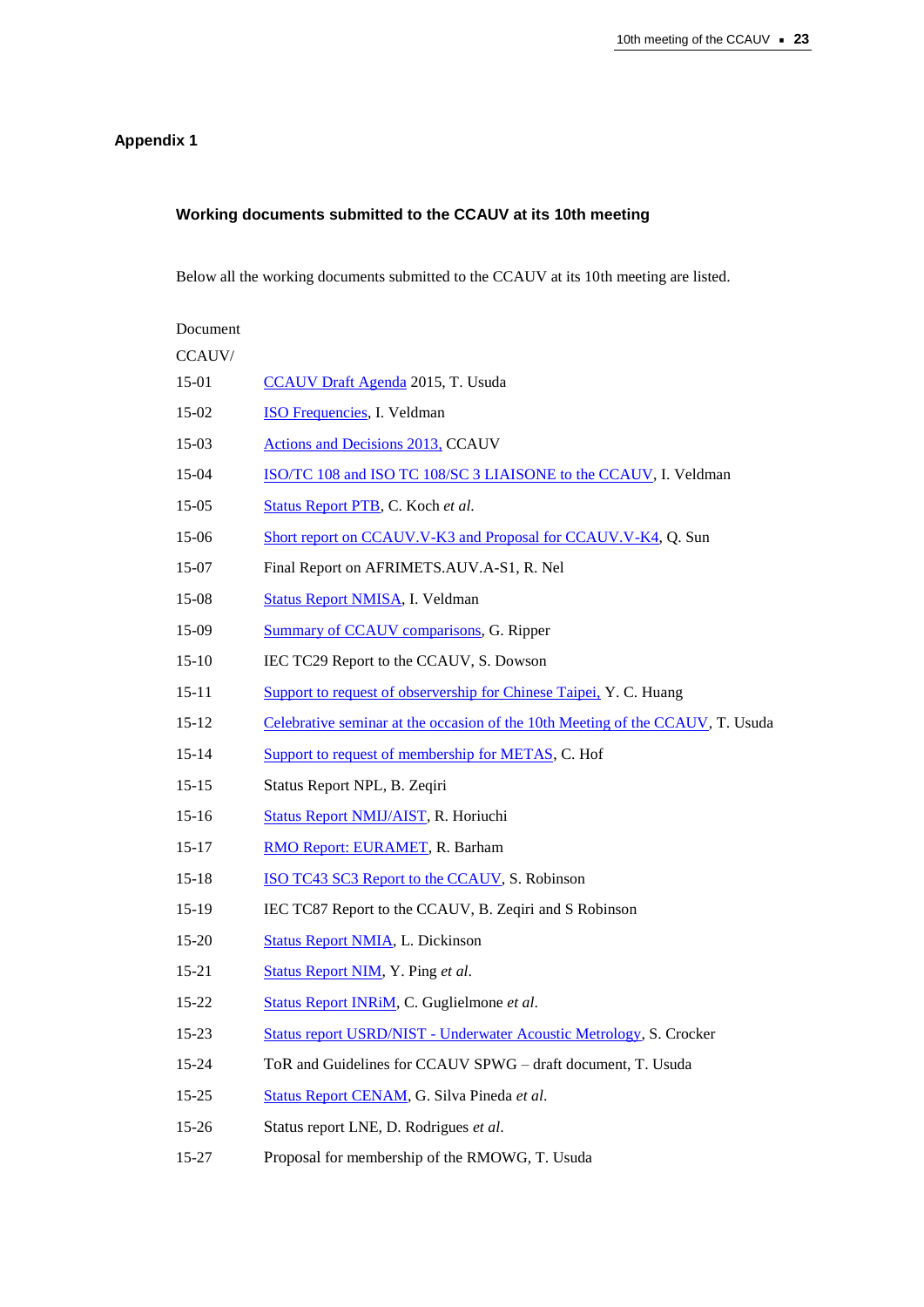- 15-28 Status [report UME,](https://www.bipm.org/cc/CCAUV/Allowed/10/UME-CCAUV-15-28.pdf) E. Sadigoklu et al.
- 15-29 SPWG [Report to the CCAUV,](https://www.bipm.org/cc/CCAUV/Allowed/10/SPWG_Presentation_Final.pdf) M. Gaitan
- 15-30 RMOWG [Report to the CCAUV,](https://www.bipm.org/cc/CCAUV/Allowed/10/RMOWG_Feedback_to_CCAUV-15-30.ppsx) C. S. Veldman
- 15-31 KCWG [Report to the CCAUV,](https://www.bipm.org/cc/CCAUV/Allowed/10/KCWG_Report_CCAUV-15-31.pdf) G. Ripper
- 15-32 [RMO Report: SIM,](https://www.bipm.org/cc/CCAUV/Allowed/10/SIM-MWG9-Report-CCAUV-15-35.pdf) G. Silva Pineda
- 15-33 [RMO Presentation: APMP,](https://www.bipm.org/cc/CCAUV/Allowed/10/APMP_TCAUV_Report_CCAUV-15-33.pdf) Y.C. Huang
- 15-34 RMO [Report: AFRIMETS,](https://www.bipm.org/cc/CCAUV/Allowed/10/AFRIMETS_Report-CCAUV-15-34.pdf) R. Nel
- 15-35 [RMO presentation: AFRIMETS,](https://www.bipm.org/cc/CCAUV/Allowed/10/AFRIMETSCCAUVRMOWGfeedback25Nov.pdf) R. Nel
- 15-36 [Status presentation: NMISA,](https://www.bipm.org/cc/CCAUV/Allowed/10/NMISA_Report-CCAUV-36.pdf) R. Nel
- 15-37 [RMO Report: COOMET,](https://www.bipm.org/cc/CCAUV/Allowed/10/Pres-COOMET-CCAUV-15-37.pdf) A. Enyakov
- 15-38 [NIM Training issue: On hearing testing,](https://www.bipm.org/cc/CCAUV/Allowed/10/NIM-training-4.3_Introduction_audiometric_hearing_testing-CCAUV-15-38.pdf) Q. Sun
- 15-39 [NIM Training issue: On hearing testing \(short version\),](https://www.bipm.org/cc/CCAUV/Allowed/10/NIM-training-2.2_Clinical_applications_HIFU-CCAUV-15-39.pdf) Q. Sun
- 15-40 [The footsteps from the first to 10th CCAUV meetings and the future activities,](https://www.bipm.org/cc/CCAUV/Allowed/10/Topic_USUDA-CCAUV-15-40.pdf) T. Usuda
- 15-41 Heat conduction corrections in microphone reciprocity calibration, E. Sandermann Olsen
- 15-42 Pressure [calibration of microphones using calculable pistonphones,](https://www.bipm.org/cc/CCAUV/Allowed/10/Barham_Pistonphones-CCAUV-15-41.pdf) R. Barham
- 15-43 [Using the water tank transfer function to suppress the reverberation distortion of the](https://www.bipm.org/cc/CCAUV/Allowed/10/Water_Tank_CCAUV-15-43_corr.pdf)  [signal during calibration of an underwater sound receiver,](https://www.bipm.org/cc/CCAUV/Allowed/10/Water_Tank_CCAUV-15-43_corr.pdf) A.E. Isaev and I.V. Chernikov
- 15-44 [Characteristics of sounds emitted during high resolution marine geophysical surveys,](https://www.bipm.org/cc/CCAUV/Allowed/10/NIST_USRD_SCrocker-CCAUV-15-44.pdf) S. Crocker
- 15-45 Investigation of equivalency between dynamic and static acceleration calibrations, H. Nozato
- 15-46 Activities at KRISS, W.-H. Cho
- 15-47 [Monitoring environmental conditions during key comparison travelling standard](https://www.bipm.org/cc/CCAUV/Allowed/10/Transport_Conditions_Koch_CCAUV-15-47.pdf)  [transportation...,](https://www.bipm.org/cc/CCAUV/Allowed/10/Transport_Conditions_Koch_CCAUV-15-47.pdf) C. Koch
- 15-48 [Status Report CMS,](https://www.bipm.org/cc/CCAUV/Allowed/10/CMS-Report_CCAUV-15-48.pdf) Y.C. Huang
- 15-49 [Status Report DFM and BKSV-DPLA,](https://www.bipm.org/cc/CCAUV/Allowed/10/DFMandBKSV-DPLA_CCAUV-15-49.pdf) S. B. Figueroa
- 15-50 [Presentation of METAS,](https://www.bipm.org/cc/CCAUV/Allowed/10/METAS_acoustics_and_vibration2.pdf) C. Hof
- 15-51 [Highlights from the JCRB,](https://www.bipm.org/cc/CCAUV/Allowed/10/JCRB_Report_to_CCAUV_Nov_2015.pdf) D. Olson
- 15-52 Preparation of APMP Key comparison for US (ultrasound) power, Y.T. Kim
- 15-53 Update on EURAMET.AUV.A-K5, R. Barham
- 15-54 Short report of the progress of CCAUV.V-K3 / Proposal for Low-intensity shock Key [comparison CCAUV.V-K4,](https://www.bipm.org/cc/CCAUV/Allowed/10/short_report_ccauvvk3.pdf) Q. Sun
- 15-55 IEC TC87 & ISO TC43 presentation, S. Robinson, B. Zeqiri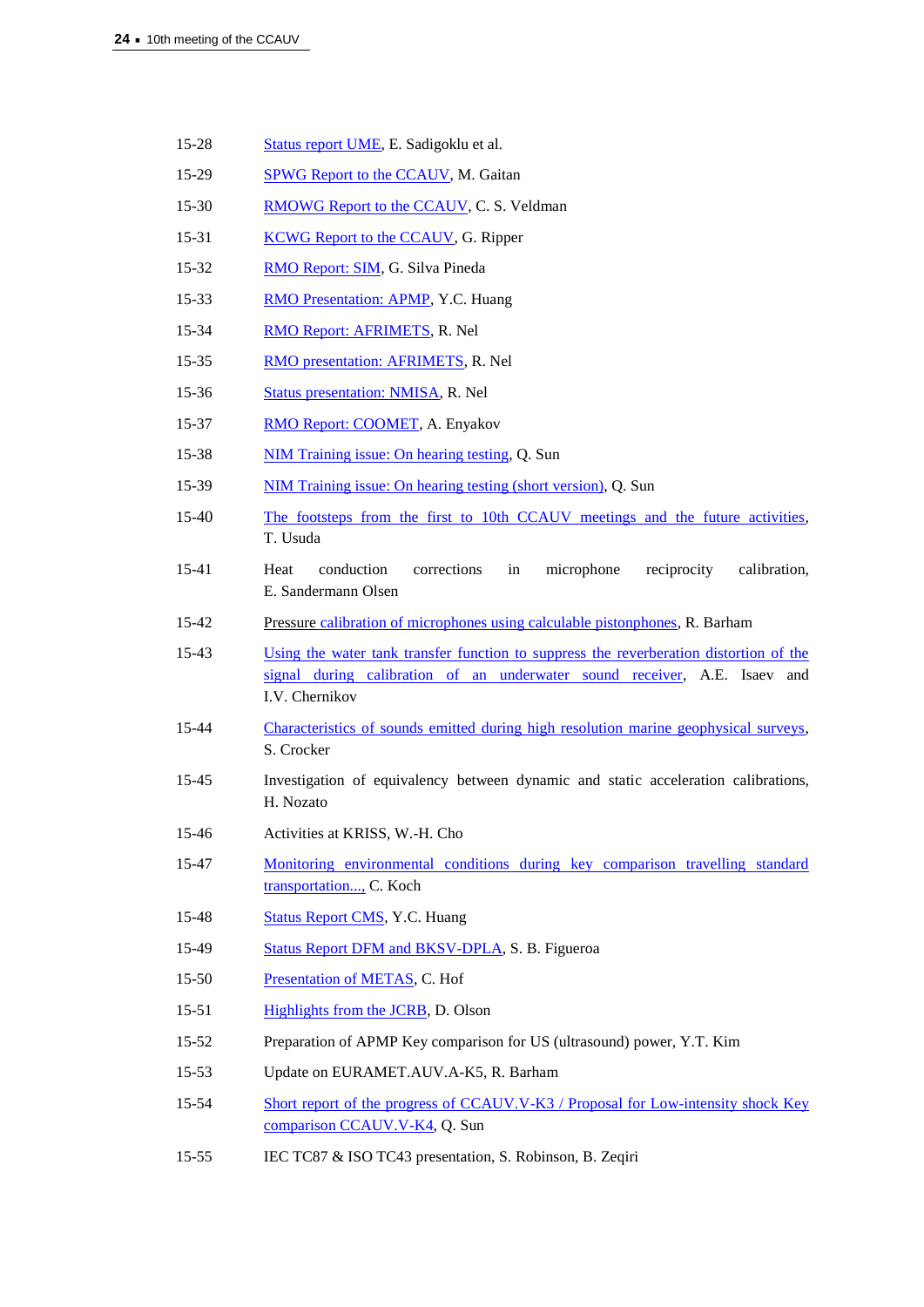- 15-56 **[IEC TC29 presentation,](https://www.bipm.org/cc/CCAUV/Allowed/10/IECTC29PresentationtoCCAUVNov15.pdf) S. Dowson**
- 15-57 Status of CCAUV.U-K3.1 Key comparison, C. Koch
- 15-58 LNE Status Report document, D. Rodrigues
- 15-59 **ISO TC 108 presentation**, I. Veldmen
- 15-60 NIST-USRD Activity Report, V. Evora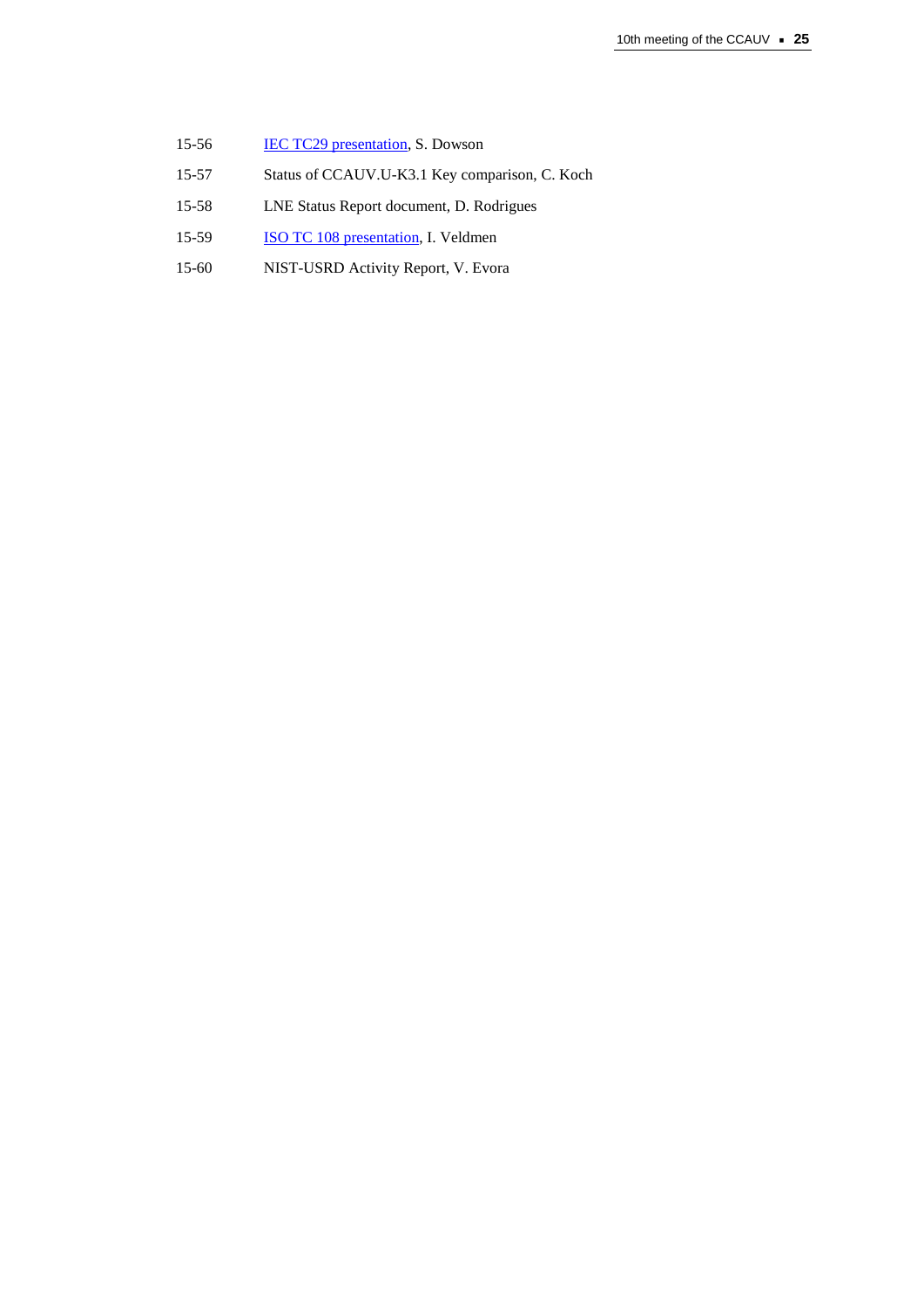## **Appendix 2**

## **LIST OF ACTIONS AND DECISIONS RECORDED FOR THE MEETING**

Dr Picard went through the list of actions and decisions recorded for the meeting, as recorded by the Rapporteurs.

#### Actions of the 10th meeting of CCAUV

- CCAUV10/A1 Dr Usuda, President, to seek input from CCAUV members via a freeform questionnaire, on raising awareness of the CIPM MRA and its instruments such as the CMC database with consumers of calibration services. CCAUV members to provide their feedback by January 2016.
- CCAUV10/A2 The BIPM Director to re-iterate to NMI Directors that delegates nominated to attend the CCAUV meeting have ongoing executive responsibilities until the next meeting.
- CCAUV10/A3 PTB to prepare the outline and register a new CCAUV KC on acceleration sensitivity of accelerometers (see also CCAUV10/D6).
- CCAUV10/A4 NIM to prepare the outline and register a new CCAUV KC on low intensity shock calibration (see also CCAUV10/D7).
- CCAUV10/A5 NPL to prepare an outline for a new pilot study on free-field calibration of microphones, considering both reciprocity and optical calibration techniques, and in a separate study, extended high frequency calibration (see also CCAUV10/D3).
- CCAUV10/A6 NPL and PTB to review the definitions for AUV units given on the BIPM website, and suggest alternatives where necessary.

Decisions of the 10th meeting of CCAUV

- CCAUV10/D1 SPWG should be tasked with identifying needs of developing NMIs for participation in the CIPM MRA.
- CCAUV10/D2 The final report on AFRIMETS.AUV.A-S1 was approved with editorial comments
- CCAUV10/D3 A new pilot study on free-field calibration of microphones was agreed and will be developed by NPL (UK) and DFM and NMIJ will participate. The project is intended to inform a future KC (repeat of CCAUV.A-K4 with extension of scope)
- CCAUV10/D4 AFRIMETS.AUV.V-S2 will be upgraded to a KC with a new designation AFRIMETS.AUV.V-K3 to facilitate linking to the corresponding CCAUV KC.